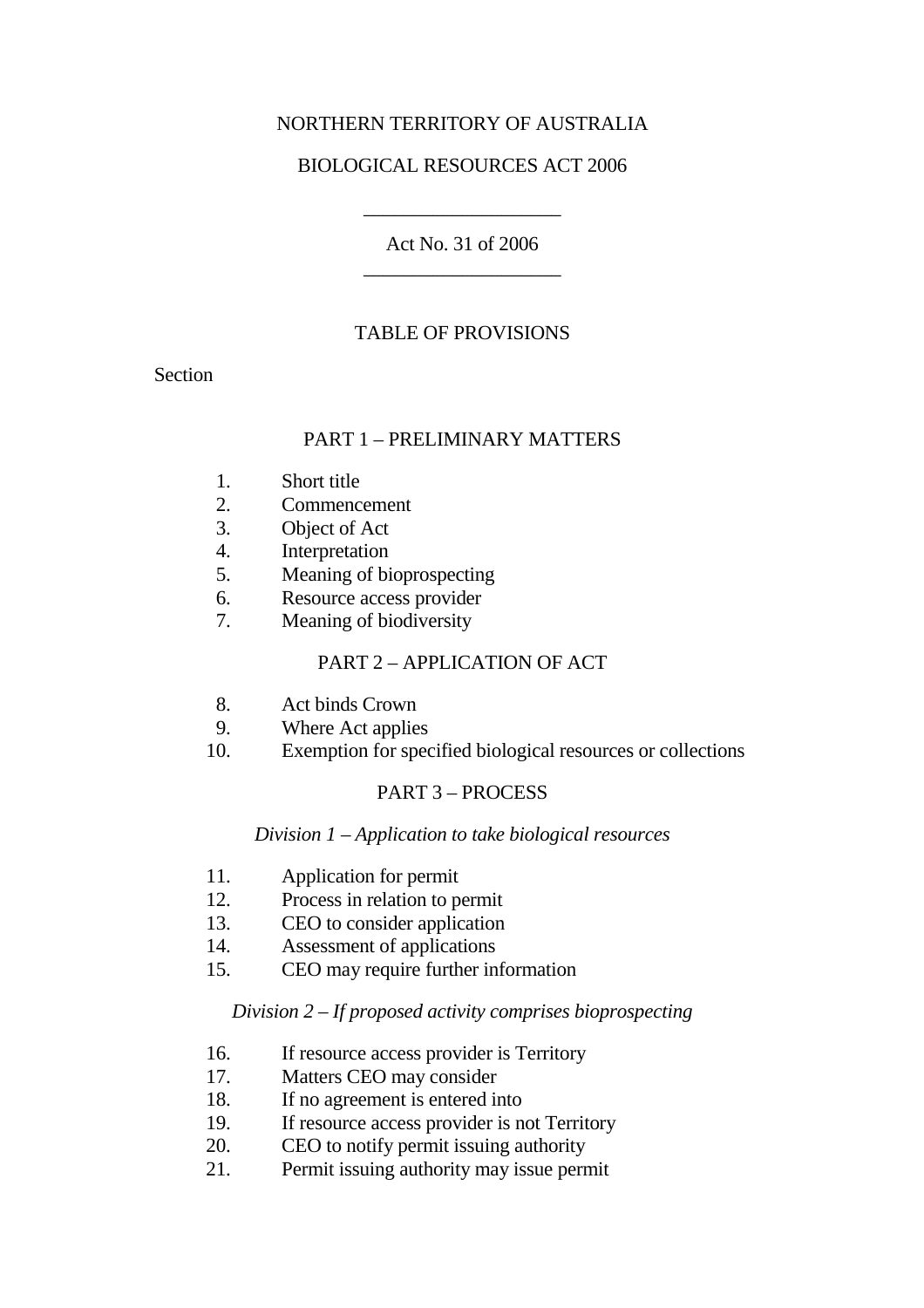- 22. Permit details to CEO
- 23. Permit details in register

#### *Division 3 – Process after samples taken*

- 24. When samples taken
- 25. Information to CEO
- 26. CEO to enter details in register

# PART 4 – BENEFIT-SHARING AGREEMENTS

- 27. Benefit-sharing agreement required
- 28. Informed consent
- 29. Benefit-sharing agreements
- 30. Retrospectively entering into benefit-sharing agreement
- 31. Details of benefit-sharing agreements in register
- 32. When benefit-sharing agreement comes into effect

# PART 5 – REGISTER AND CERTIFICATES OF PROVENANCE

# *Division 1 – Register*

- 33. CEO to maintain register
- 34. CEO to make some details from register available

# *Division 2 – Certificates of provenance*

- 35. Holder of rights to sample may request certificate
- 36. Certificate of provenance
- 37. Revocation of certificate of provenance

# PART 6 – OFFENCES

- 38. Bioprospecting without permit
- 39. Giving false information
- 40. Breach of permit conditions
- 41. Breach of benefit-sharing agreement

# PART 7 – MISCELLANEOUS MATTERS

- 42. Bioprospector to keep records
- 43. Disposal of samples
- 44. No exclusive rights to biological resources
- 45. Pre-existing benefit-sharing agreements
- 46. Delegation
- 47. Regulations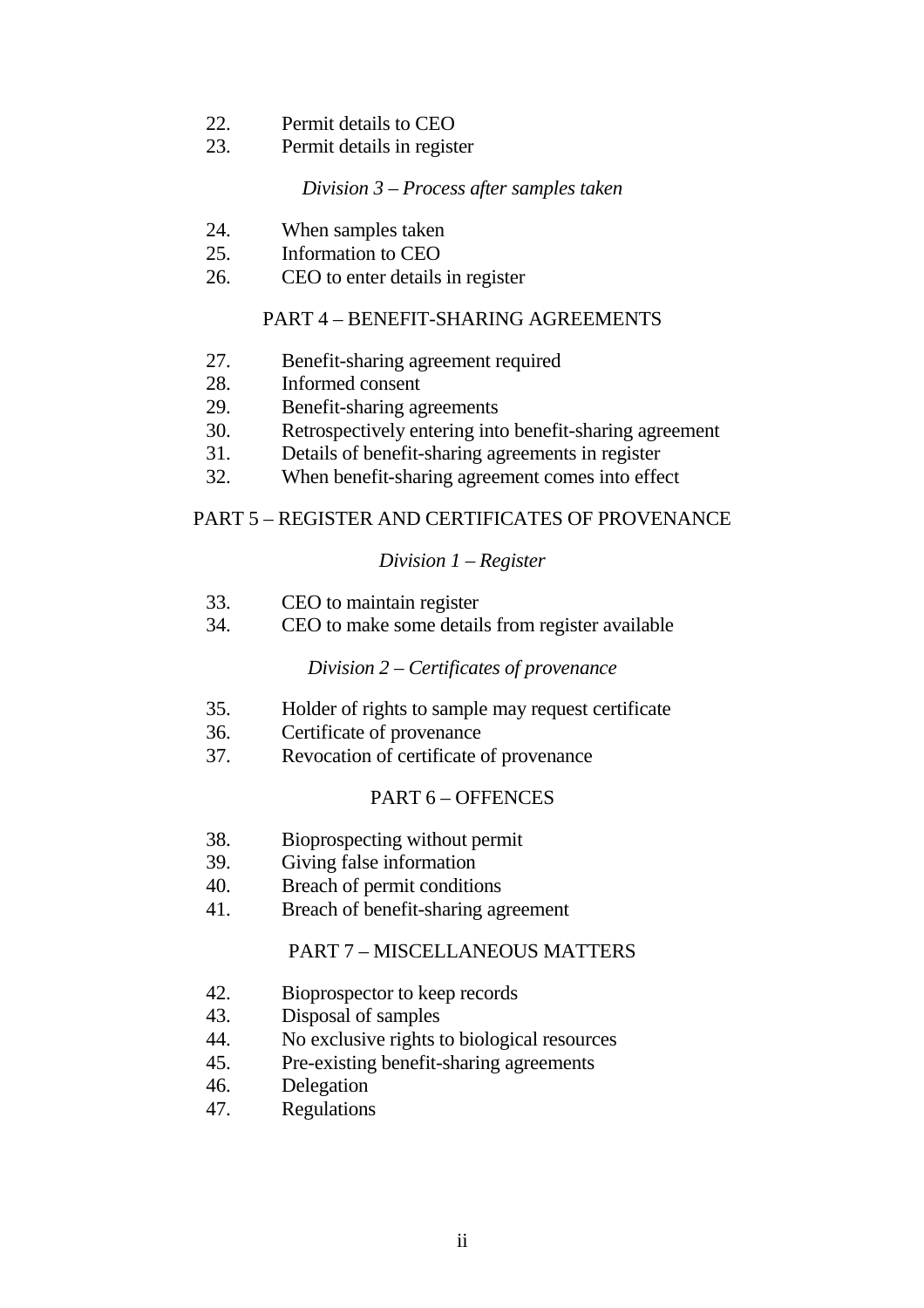

Act No. 31 of 2006 \_\_\_\_\_\_\_\_\_\_\_\_\_\_\_\_\_\_\_\_

# **AN ACT**

# to provide for and regulate bioprospecting in the Territory and for related purposes

[*Assented to 3 November 2006*] [*Second reading 30 August 2006*]

# **The Legislative Assembly of the Northern Territory enacts as follows:**

# **PART 1 – PRELIMINARY MATTERS**

# **1. Short title**

This Act may be cited as the *Biological Resources Act 2006*.

# **2. Commencement**

 This Act commences on the date fixed by the Administrator by *Gazette* notice.

# **3. Object of Act**

- (1) The object of this Act is to facilitate bioprospecting in the Territory.
- (2) The object is to be achieved by the following:
- (a) promoting the conservation of biological resources in the Territory and the ecologically sustainable use of those biological resources;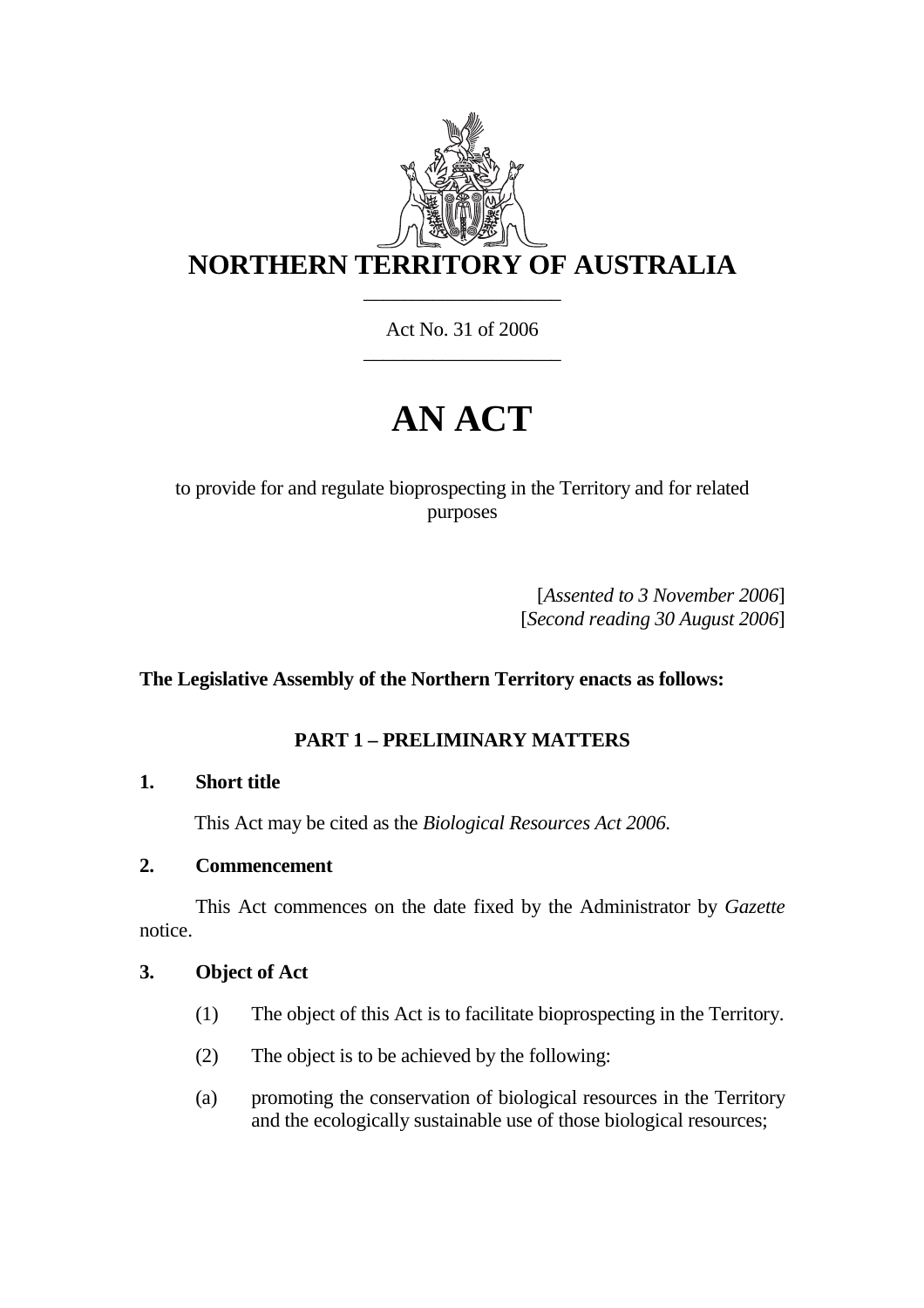- (b) establishing an access regime designed to give certainty and minimise administrative cost for persons seeking to engage in bioprospecting in the Territory;
- (c) establishing a contractual framework for benefit-sharing agreements to be entered into between bioprospectors and resource access providers for the use of Territory biological resources to ensure the equitable sharing of benefits arising from the use of those biological resources for biodiscovery;
- (d) recognising the special knowledge held by indigenous persons about those biological resources;
- (e) seeking to ensure that social, economic and environmental benefits arising from the use of Territory biological resources for biodiscovery accrue to the Territory;
- (f) contributing to a nationally consistent approach to bioprospecting in Australia.

# **4. Interpretation**

- (1) In this Act:
- "Aboriginal land", see section 3(1) of the *Aboriginal Land Rights (Northern Territory) Act 1976* (Cth);
- "biodiscovery" means research on samples of biological resources, or extracts from those samples, to discover and exploit genetic or biochemical resources of actual or potential value for humanity;
- "biodiversity", see section 7;
- "biological resources" includes genetic resources, organisms, parts of organisms, populations and any other biotic component of an ecosystem with actual or potential use or value for humanity;
- "bioprospecting", see section 5;
- "bioprospector" means a person engaged in bioprospecting;
- "CEO" means the Chief Executive Officer (within the meaning of the *Public Sector Employment and Management Act*) of the Agency administering this Act;

"certificate of provenance", see section 36;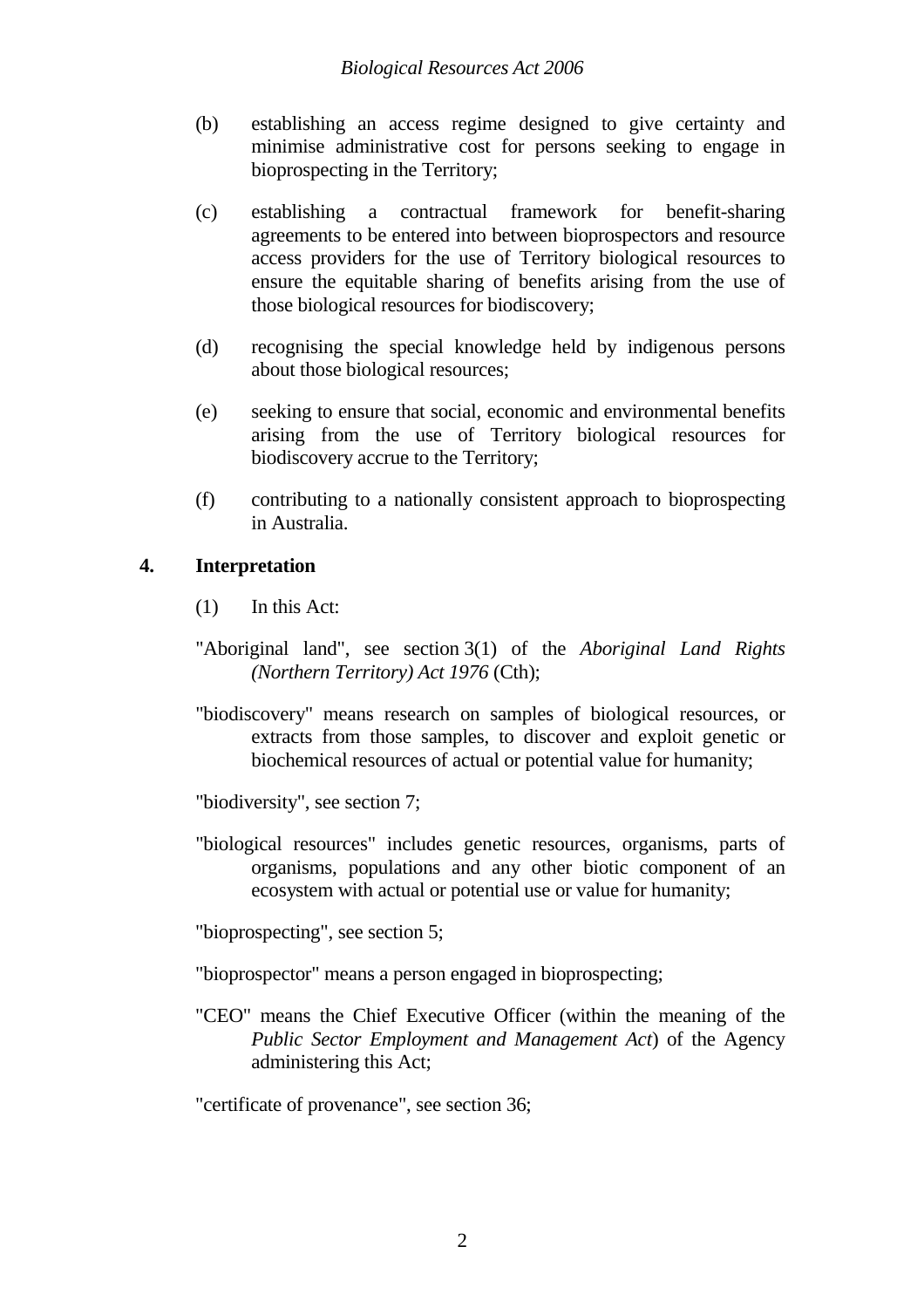- "ecosystem" means a dynamic complex of plant, animal and microorganism communities and their non-living environment interacting as a functional unit;
- "genetic resources" means any material of plant, animal, microbial or other origin that contains functional units of heredity and has actual or potential value for humanity;
- "Land Council", see Part III of the *Aboriginal Land Rights (Northern Territory) Act 1976* (Cth);
- "Land Trust", see Part II of the *Aboriginal Land Rights (Northern Territory) Act 1976* (Cth);

"organism" includes:

- (a) a virus; and
- (b) the reproductive material of an organism; and
- (c) an organism that has died;

"permit issuing authority" means any of the following:

- (a) the Agency responsible for issuing permits under the *Territory Parks and Wildlife Conservation Act*;
- (b) the Agency responsible for issuing permits under the *Fisheries Act*;
- (c) any other body as prescribed;

"register" means the register maintained by the CEO under section 33;

"resource access provider", see section 6.

- (2) A person is an indigenous person if the person is:
- (a) a member of the Aboriginal race of Australia; or
- (b) a descendant of an indigenous inhabitant of the Torres Strait Islands.

 (3) A resource has value for humanity if an extract or compound derived from the resource is used, directly or indirectly, with advantage in any field of human endeavour, whether agricultural, industrial, veterinarian, pharmaceutical or other.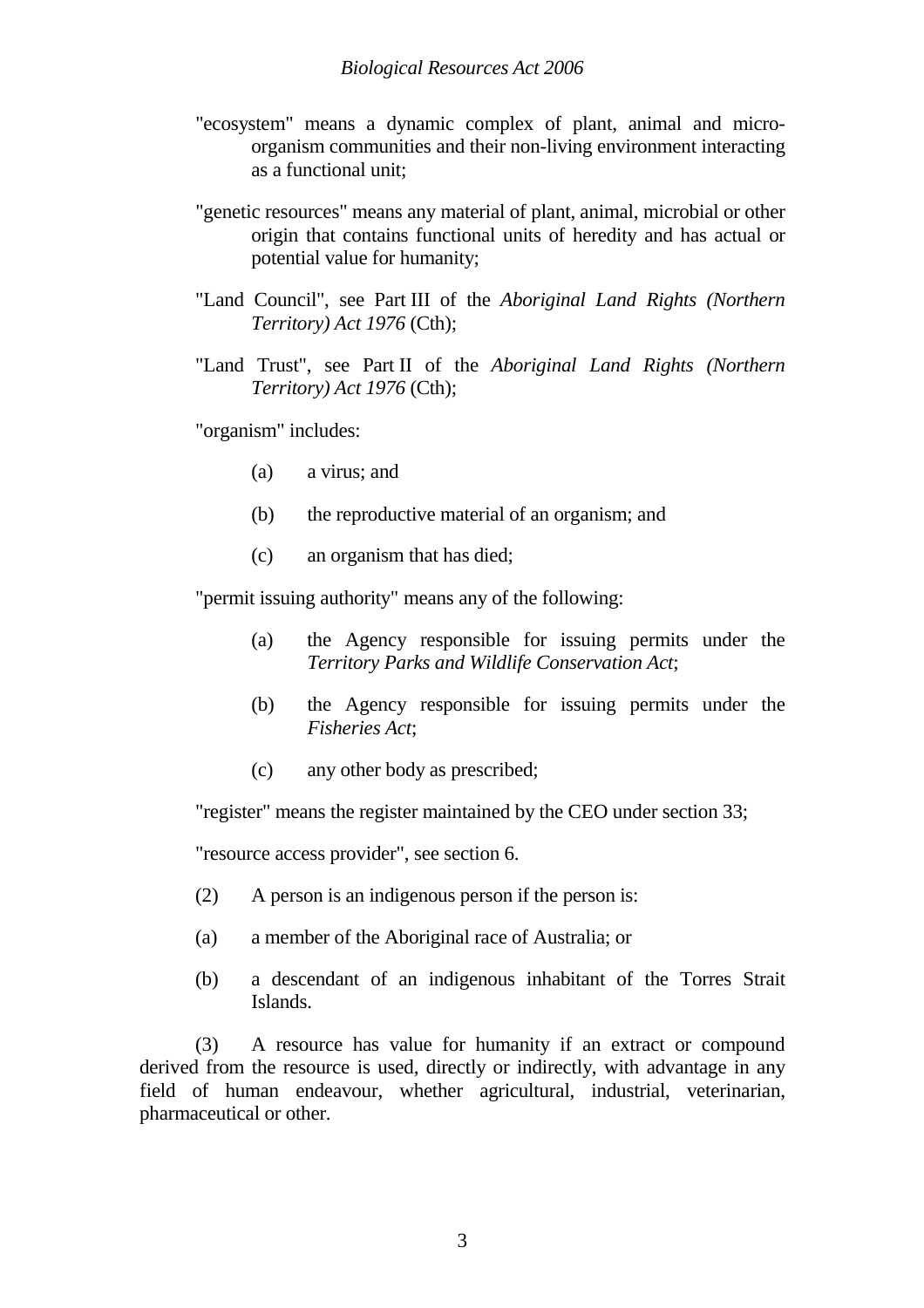# **5. Meaning of bioprospecting**

 (1) Bioprospecting is the taking of samples of biological resources, existing *in situ* or maintained in an *ex situ* collection of such resources, for research in relation to any genetic resources, or biochemical compounds, comprising or contained in the biological resources.

- (2) However, the following activities do not constitute bioprospecting:
- (a) taking biological resources from an area of land or water by indigenous people who have traditionally used the area of land or water in accordance with aboriginal tradition for hunting, food gathering (other than for sale) and for ceremonial and religious purposes;
- (b) dealing with any biological material of human origin;
- (c) taking samples of biological resources that have been cultivated or tended for a purpose other than biodiscovery and where the samples are not to be used for biodiscovery;
- (d) taking samples of biological resources specified in a declaration under section 10;
- (e) taking samples of biological resources that are available to the public on an unrestricted basis (whether on commercial or non-commercial terms);
- (f) taking samples of a biological resource that is:
	- (i) a genetically modified organism for the purposes of section 10 of the *Gene Technology Act 2000* (Cth); or
	- (ii) a plant variety for which a Plant Breeder's Right has been granted under section 44 of the *Plant Breeder's Rights Act 1994* (Cth);
- (g) taking aquatic life, within the meaning of the *Fisheries Act*, that:
	- (i) has been caught, taken or harvested under a licence or permit granted under that Act (other than a permit granted under section 17 of the *Fisheries Act* for bioprospecting); or
	- (ii) comprises a managed fishery or part of a managed fishery within the meaning of that Act.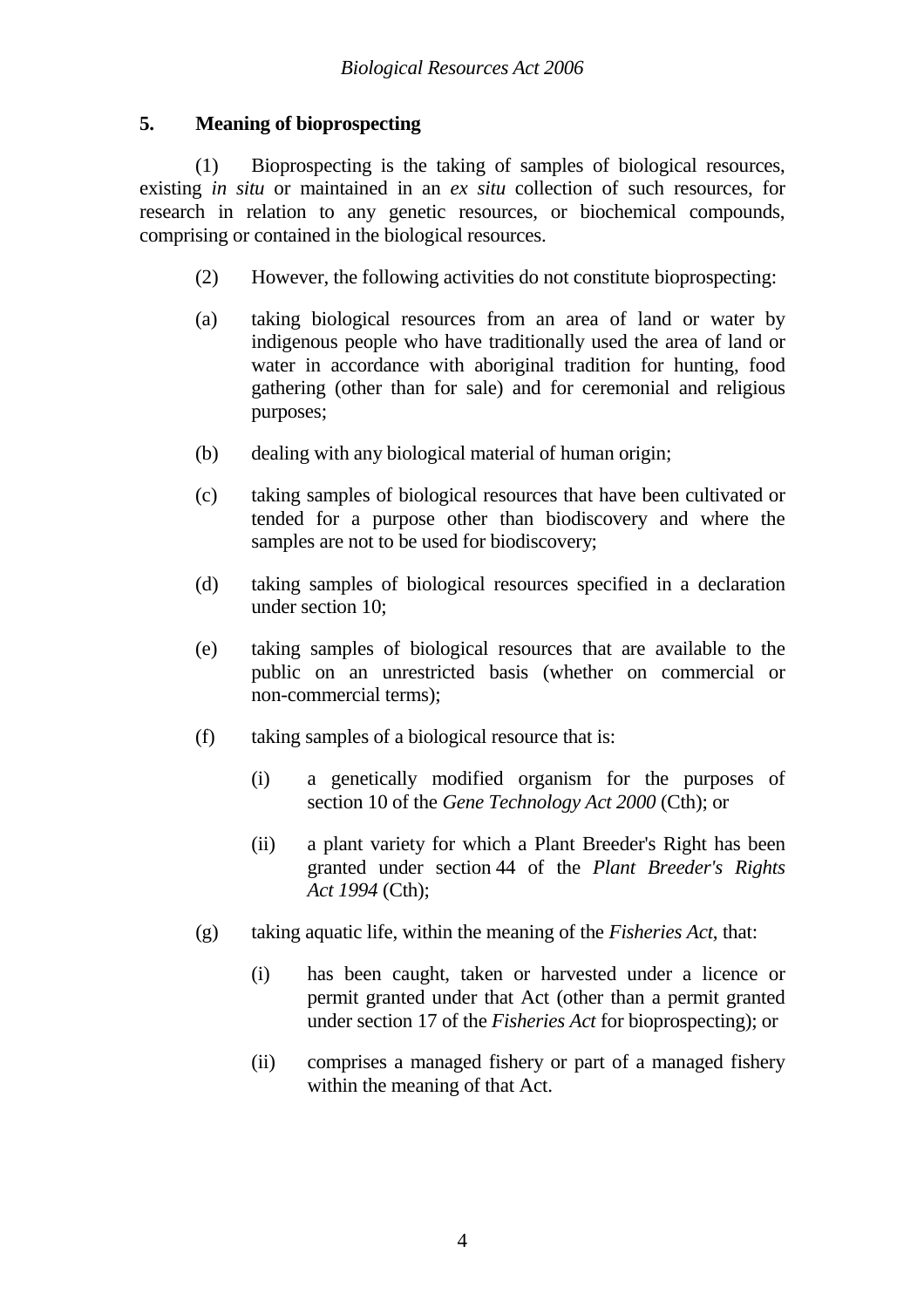(3) The following activities, if undertaken for a purpose other than biodiscovery, also do not constitute bioprospecting:

- (a) fishing for commerce or recreation, game or charter fishing or collecting broodstock for aquaculture;
- (b) harvesting wildflowers;
- (c) taking wild animals or plants for food;
- (d) collecting peat or firewood;
- (e) taking essential oils from wild plants;
- (f) collecting plant reproductive material for propagation;
- (g) commercial forestry.
- (4) In subsection (1):
- "*ex situ* collection" means a collection of physical samples of genetic resources that have been previously obtained from an *in situ* location and which are preserved or maintained in a location external to the *in situ* location;
- "*in situ*" means the location in which genetic resources exist within ecosystems and natural habitats within the Territory.

#### **6. Resource access provider**

(1) Resource access provider, for biological resources in the Territory to which this Act applies, means the following:

- (a) for freehold land the owner of the fee simple (including where the land is subject to a lesser interest such as a lease or licence);
- (b) for Aboriginal land the owner of the fee simple (the Aboriginal Land Trust established under the *Aboriginal Land Rights (Northern Territory) Act 1976* (Cth);
- (c) for an Aboriginal community living area the owner of the fee simple (an association within the meaning of the *Associations Act*  or an Aboriginal association within the meaning of the *Aboriginal Councils and Associations Act 1976* (Cth));
- (d) for land subject to Native Title (exclusive possession) the registered native title body corporate;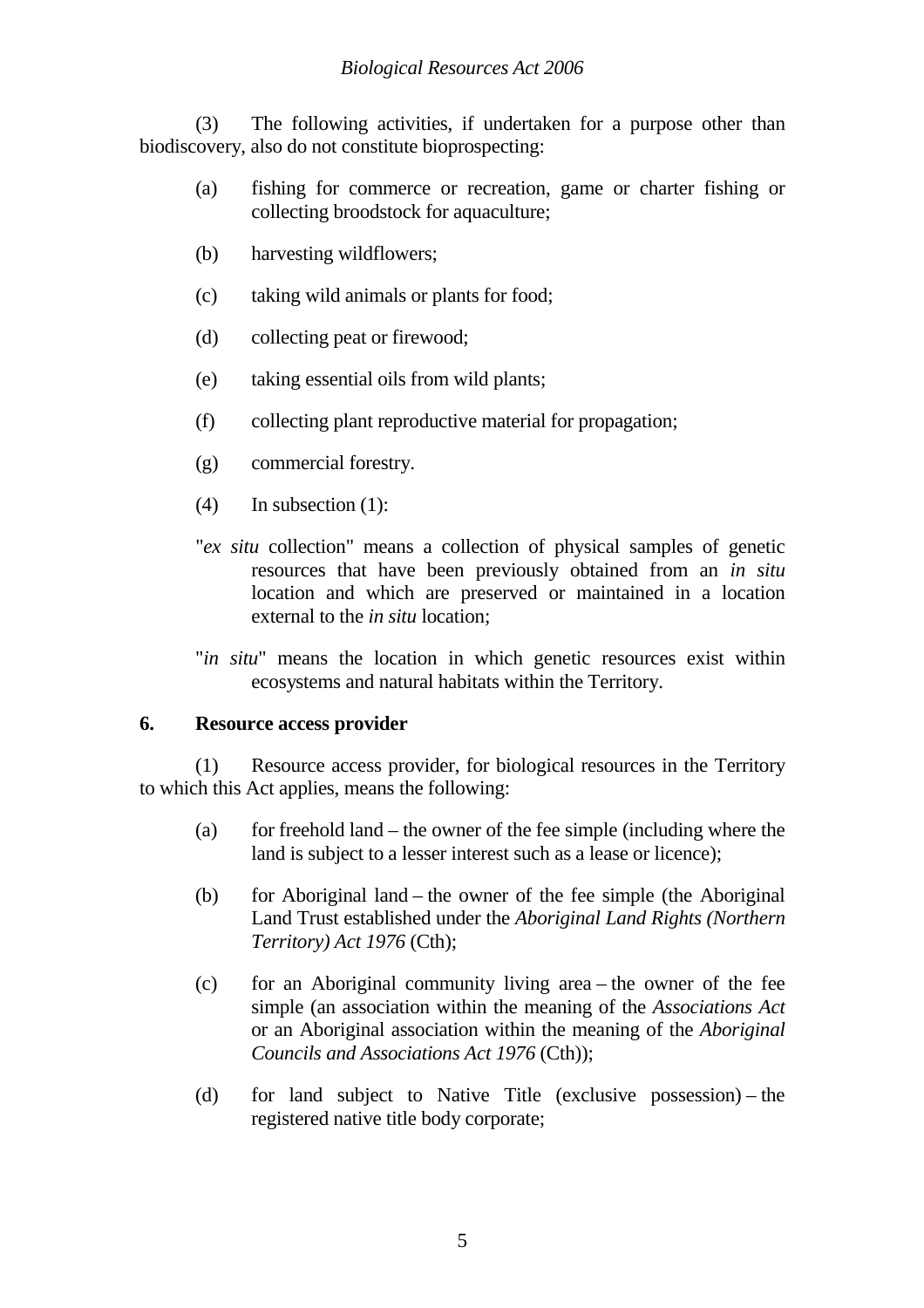- (e) for land held under Park freehold title the owner of the fee simple (the relevant Park Land Trust established under the *Parks and Reserves (Framework for the Future) Act*);
- (f) for Crown land (including land subject to a Crown term lease or Crown perpetual lease) – the Territory;
- (g) for land subject to a lease under the *Special Purposes Lease Act* the Territory;
- (h) for land subject to a pastoral lease under the *Pastoral Land Act*  the Territory;
- (i) for Territory waters the Territory.

(2) A bioprospector must make any necessary arrangements for physical access to the resource with the person who controls the physical access.

#### *Example for subsection (2)*

*If the land is the subject of a pastoral lease under the Pastoral Lease Act, the resource access provider for the purposes of bioprospecting is the Territory, but physical access must be arranged with the lessee.* 

## **7. Meaning of biodiversity**

 Biodiversity means the natural diversity of biological resources, together with the environmental conditions necessary for their survival, and includes the diversity of:

- (a) the landforms, soils and water of a region, and the functional relationships that affect environmental conditions within ecosystems (called "regional diversity"); and
- (b) the different types of communities formed by living organisms and the relations between them (called "ecosystem diversity"); and
- (c) species (called "species diversity"); and
- (d) genes within each species (called "genetic diversity").

# **PART 2 – APPLICATION OF ACT**

#### **8. Act binds Crown**

This Act binds the Crown in the right of the Territory and, so far as the legislative power of the Legislative Assembly permits, the Crown in all its other capacities.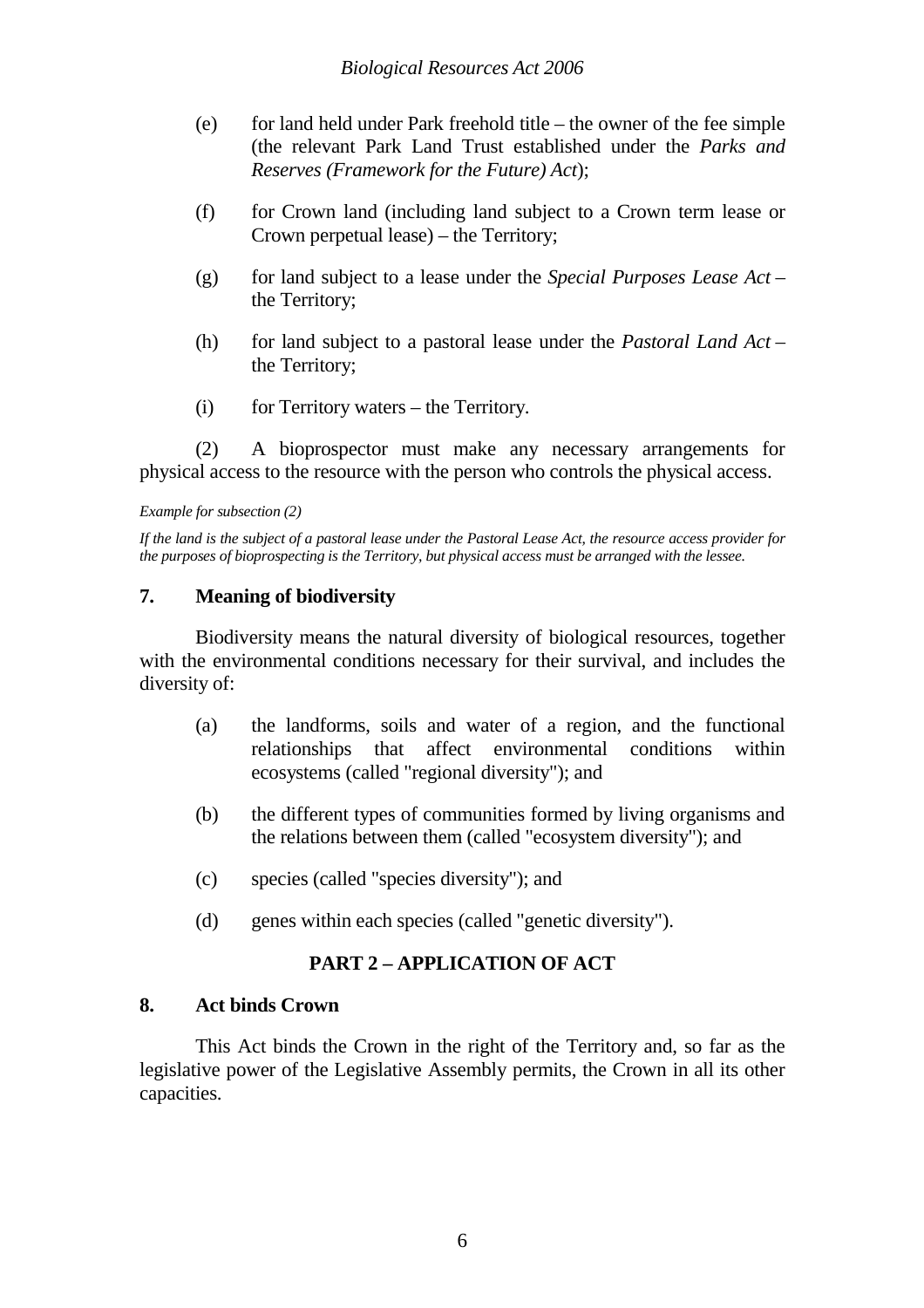# **9. Where Act applies**

(1) This Act applies throughout the Territory (including the air above, the water and the seabed or riverbed below the water).

*Note for subsection (1)* 

*Part 8A of the Environment Protection and Biodiversity Conservation Regulations 2000 (Cth) applies to "Commonwealth areas" in the Territory.* 

*"Commonwealth areas" is defined in section 525 of the Environment Protection and Biodiversity Conservation Act 1999 (Cth) and, so far as is relevant to the Territory, includes the following:* 

- *(1) Each of the following, and any part of it, is a Commonwealth area:*
- *(a) land owned by the Commonwealth or a Commonwealth agency and airspace over the land;*
- *(b) an area of land held under lease by the Commonwealth or a Commonwealth agency and airspace over the land;*
- *(d) the coastal sea of Australia or an external Territory;*
- *(e) the continental shelf, and the waters and airspace over the continental shelf;*
- *(f) the waters of the exclusive economic zone, the seabed under those waters and the airspace above those waters;*
- *(g) any other area of land, sea or seabed that is included in a Commonwealth reserve.*
- *(3) Despite paragraphs (1)(d), (e) and (f), none of the following areas (or parts of them) are Commonwealth areas:*
- *(b) the seabed vested in the Northern Territory under section 4 of the Coastal Waters (Northern Territory Title) Act 1980; and*
- *(c) the subsoil under the seabed described in paragraph (b); and*
- *(d) any water and airspace over seabed described in paragraph (b).*

 (2) This Act also applies outside the Territory, to the extent of the extraterritorial legislative competence of the Legislative Assembly, in relation to biological resources of Territory origin.

#### **10. Exemption for specified biological resources or collections**

(1) The Minister may declare that this Act does not apply to specified biological resources or a specified collection of biological resources (including future additions to the collection).

*Examples for subsection (1)* 

- *1. The resources are held away from their natural environment (whether in a collection or otherwise) by an Agency or other body and there are reasonable grounds to believe that bioprospecting of the biological resources is administered by the Agency or body in a manner that is consistent with this Act.*
- *2. Use of the resources (including by way of bioprospecting) is required to be controlled under any international agreement to which Australia is a party.*

#### *Note for subsection (1)*

*Samples of biological material from plants are held by the Northern Territory Herbarium. Samples of biological material from fish and animals are held by the Northern Territory Museum of Arts and Science.*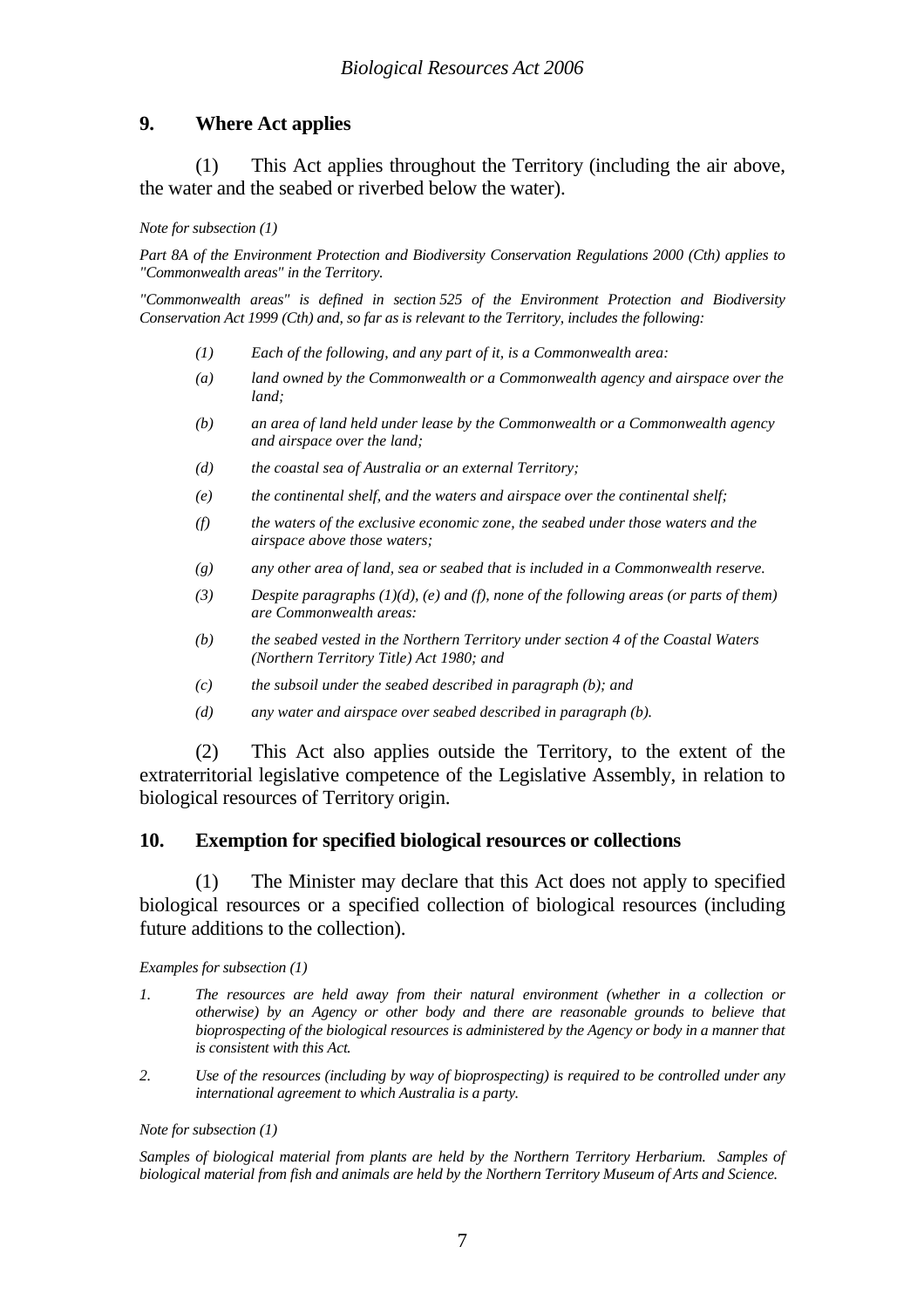(2) A holder of biological resources mentioned in subsection (1) may, in writing, request the Minister to make a declaration.

(3) A declaration under subsection (1) may provide that this Act does not apply to the biological resources in specified circumstances.

(4) A declaration under subsection (1) must be published in the *Gazette*.

# **PART 3 – PROCESS**

## *Division 1 – Application to take biological resources*

## **11. Application for permit**

 A person who wishes to engage in bioprospecting in the Territory must apply to the appropriate permit issuing authority for a permit.

*Note* 

*A permit to take aquatic life is issued by the Agency responsible for administering the Fisheries Act. A permit to take indigenous flora or fauna is issued by the Agency responsible for administering the Territory Parks and Wildlife Conservation Act.* 

# **12. Process in relation to permit**

- (1) Subsection (2) applies if a permit issuing authority:
- (a) receives an application for a permit to take biological material; and
- (b) is satisfied, in terms of the authority's regulatory role, it would be appropriate to issue the permit; and
- (c) considers the applicant's proposed activity may comprise bioprospecting.
- (2) The authority must:
- (a) refer the application to the CEO; and
- (b) advise the applicant:
	- (i) the application is approved in-principle by the authority; and
	- (ii) the application has been referred to the CEO for consideration in relation to bioprospecting matters.

#### **13. CEO to consider application**

(1) If a permit issuing authority refers an application to the CEO, the CEO must consider the application.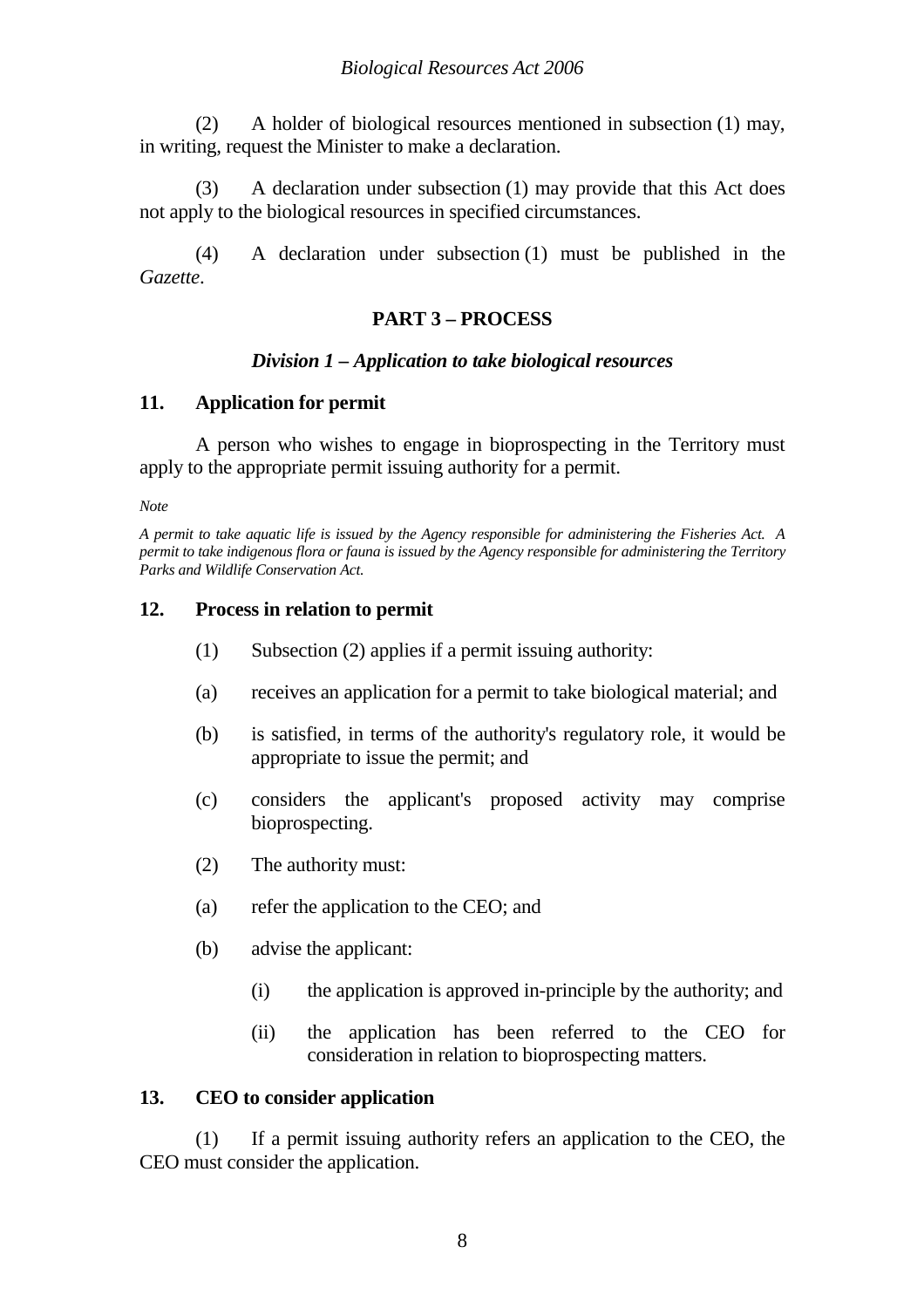(2) The CEO must advise the permit issuing authority whether the CEO considers the proposed activity comprises bioprospecting or not.

(3) If the CEO considers the proposed activity comprises bioprospecting, Division 2 applies.

# **14. Assessment of applications**

(1) In considering an application, the CEO may consult any Department, Agency or body of the Commonwealth or the Territory, or any other body or person that may have information relevant to the application.

(2) A person or body giving information for subsection (1) in good faith is not civilly or criminally liable for the giving of the information.

# **15. CEO may require further information**

If the CEO considers the activities proposed in an application for a permit to take biological resources may comprise bioprospecting, the CEO may require further information from the applicant, including:

- (a) the biodiscovery activities the applicant proposes carrying out or that is proposed by a person who has engaged the applicant to collect biological resources; and
- (b) a proposed timetable for carrying out the activities; and
- (c) other details the CEO considers appropriate.

# *Division 2 – If proposed activity comprises bioprospecting*

# **16. If resource access provider is Territory**

If the resource access provider is the Territory, the CEO is the person responsible for entering into a benefit-sharing agreement with the applicant on behalf of the Territory.

*Note* 

*Part 4 sets out matters relating to benefit-sharing agreements.* 

# **17. Matters CEO may consider**

(1) The CEO must not enter into a benefit-sharing agreement unless the CEO is satisfied the terms of the agreement are fair to the Territory.

(2) The CEO may consider the reputation of the applicant in relation to the following matters when deciding to enter into a benefit-sharing agreement on behalf of the Territory:

(a) compliance with recognised standards of operation;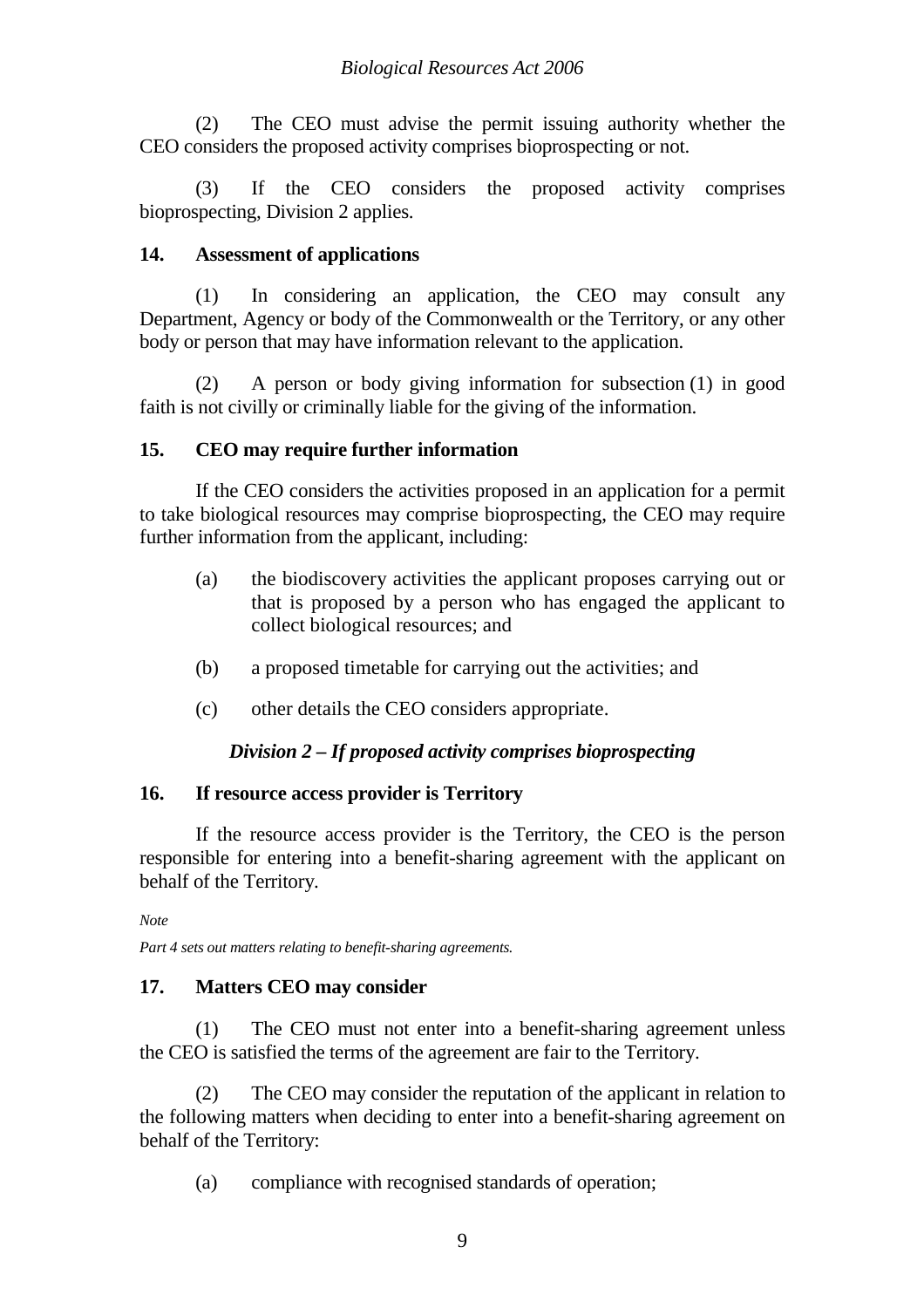- (b) commitment to ecological sustainability;
- (c) compliance with conditions imposed in relation to permits and approvals (for example, approval by an ethics committee);
- (d) honouring commitments under benefit-sharing agreements.

# **18. If no agreement is entered into**

(1) If the CEO and the bioprospector do not enter into a benefit-sharing agreement:

- (a) the CEO must advise the permit issuing authority of that fact; and
- (b) the authority must decline to issue a permit.

(2) The CEO must record in the register the reason no agreement was entered into.

# **19. If resource access provider is not Territory**

(1) If the resource access provider is not the Territory, the resource access provider and the applicant must confirm to the CEO that a benefit-sharing agreement that meets the requirements of this Act has been negotiated and is in place.

(2) When confirming that a benefit-sharing agreement is in place, the parties must certify that the requirements of section 29 have been met.

# **20. CEO to notify permit issuing authority**

When the CEO is satisfied that a benefit-sharing agreement, addressing the required criteria, is in place, the CEO must advise the permit issuing authority of that fact.

# **21. Permit issuing authority may issue permit**

(1) On receiving advice from the CEO under section 20, the permit issuing authority may issue the applicant with a permit to take the specified biological resources, under the conditions the authority considers appropriate.

(2) The CEO may advise the permit issuing authority of conditions the CEO considers appropriate for the permit.

# *Example for subsection (2)*

*A requirement that voucher specimens, identical to samples taken for the purpose of biodiscovery, be lodged with the Northern Territory Herbarium or the Northern Territory Museum of Arts and Sciences.*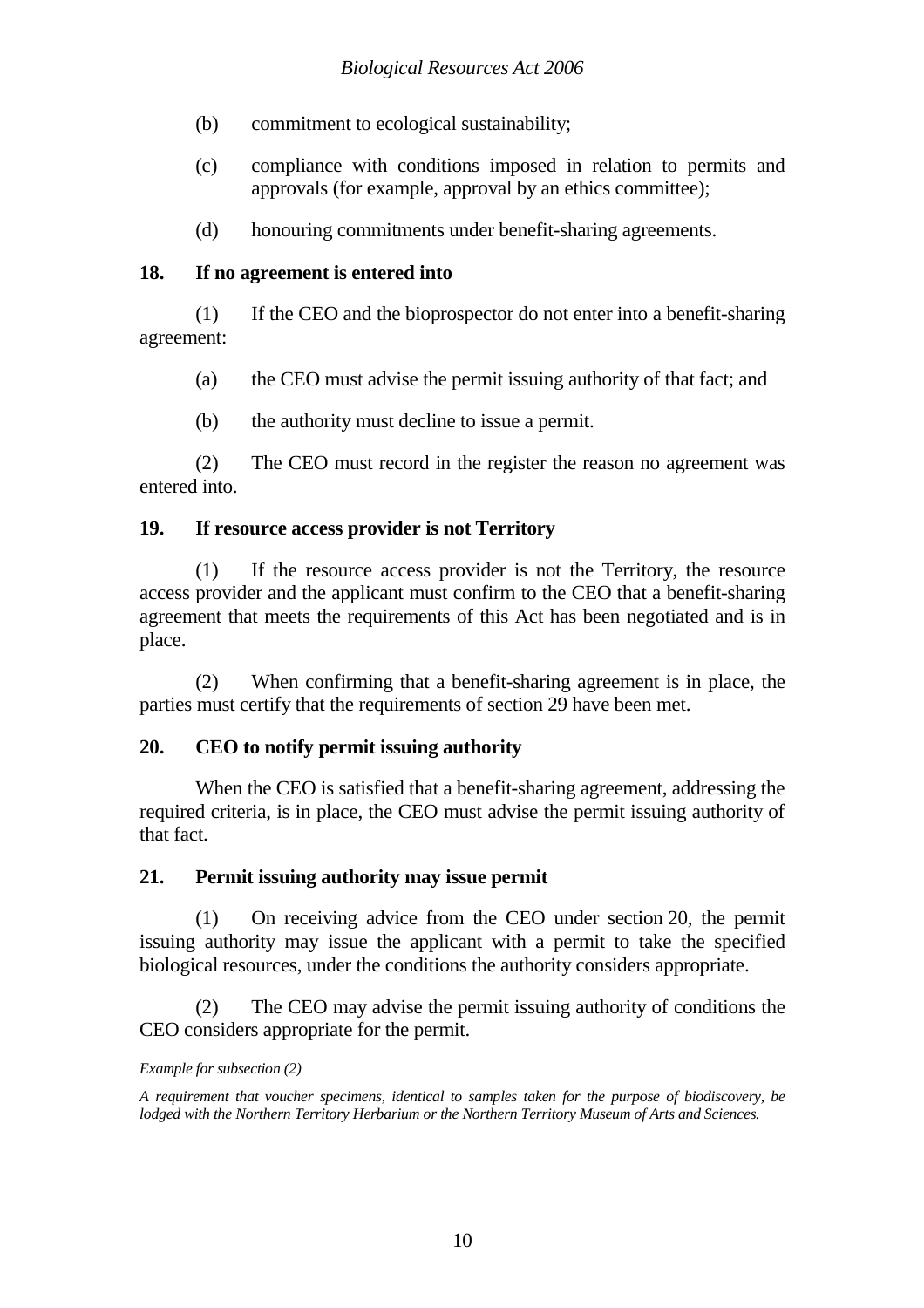# **22. Permit details to CEO**

The permit issuing authority must:

- (a) provide the CEO with full details, or a copy, of the permit and conditions; or
- (b) if the authority declines to issue the permit advise the CEO of that fact and the reason for declining.

#### *Note for paragraph (b)*

*Despite approving the application for a permit in-principle, a permit issuing authority could decline to issue the permit because, for example, an intervening cyclone, bushfire or other natural disaster may have affected the sustainability of the biological resources in the area proposed for taking samples.* 

## **23. Permit details in register**

(1) The CEO must record in the register information about permits issued (or declined to be issued) for this Act.

(2) Information must not be included on the register if the CEO believes the information:

- (a) is culturally sensitive; or
- (b) if disclosed, could:
	- (i) unwarrantedly damage a person's commercial interests; or
	- (ii) result in a risk to the environment; or
	- (iii) harm the national interest.

 (3) The register must contain the following particulars in relation to each permit issued:

- (a) the name of the bioprospector to whom the permit was granted;
- (b) the date it was granted;
- (c) its term;
- (d) other particulars both the CEO and the bioprospector agree may be disclosed to the public under section 34.

 (4) If a permit issuing authority declines to issue a permit, the register must also contain the reason for declining.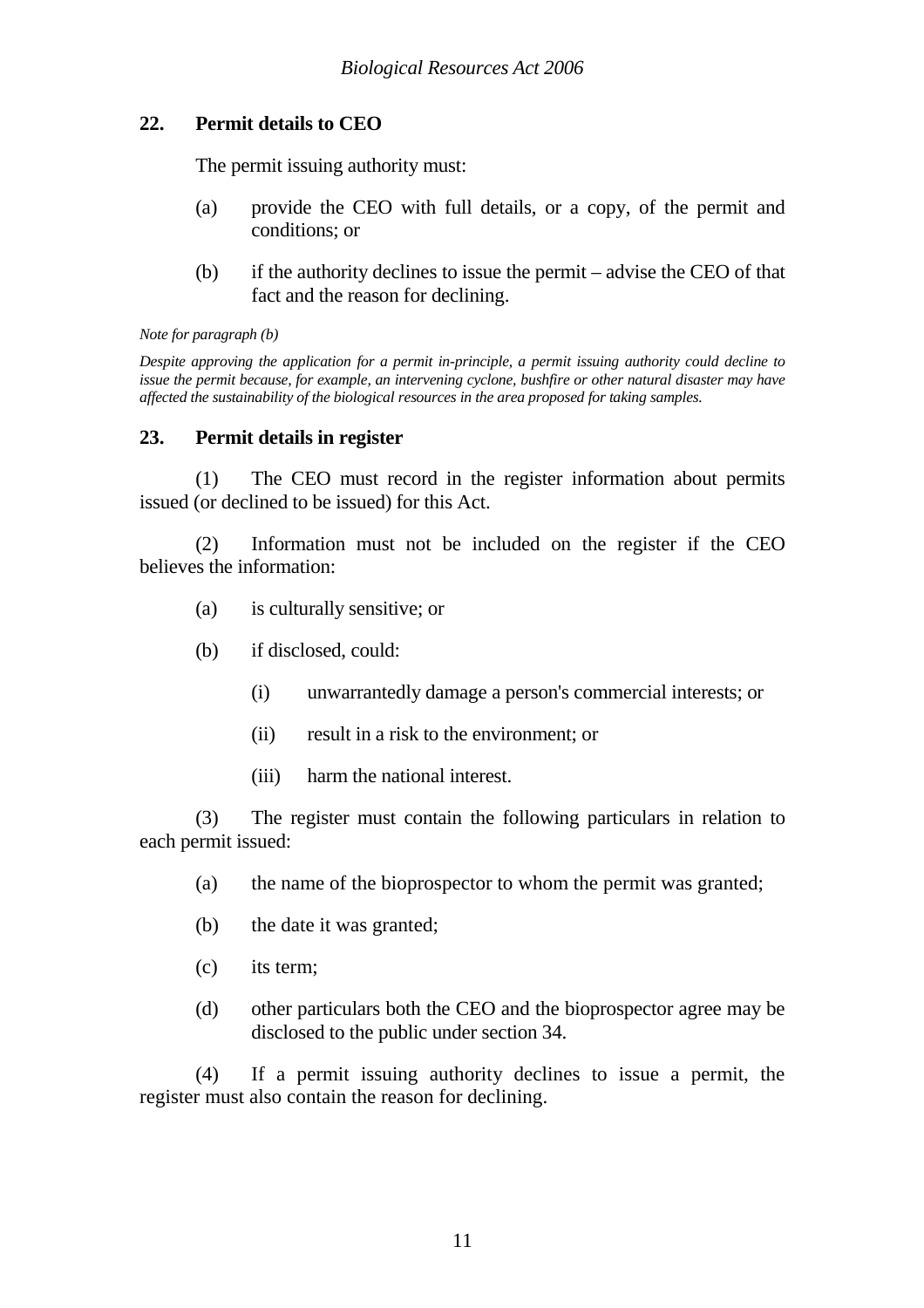# *Division 3 – Process after samples taken*

# **24. When samples taken**

(1) When the bioprospector has taken the biological resource samples, the bioprospector must report to the permit issuing authority in accordance with the conditions of the permit under which the samples were taken.

(2) The report must contain the following details of the samples to which the report relates:

- (a) the date each sample was taken;
- (b) the location from which the sample was taken (by GPS coordinates using WGS84 datum);
- (c) the species of each sample;
- (d) the quantity of the sample taken.

(3) If it is a condition of the permit, the bioprospector must lodge samples of the biological resources taken with the Territory Herbarium or Museum of Arts and Sciences, as appropriate.

(4) The bioprospector must advise the permit issuing authority of the date on which the samples were lodged.

# **25. Information to CEO**

(1) The permit issuing authority must provide the CEO with details of the samples taken.

(2) The permit issuing authority must also inform the CEO if the authority has any concerns the bioprospector has not complied with any of the conditions under which the permit was issued.

# **26. CEO to enter details in register**

The CEO must enter in the register the details provided by the permit issuing authority.

# **PART 4 – BENEFIT-SHARING AGREEMENTS**

# **27. Benefit-sharing agreement required**

(1) A bioprospector must enter into a benefit-sharing agreement with each resource access provider in relation to the resources to be taken under a permit.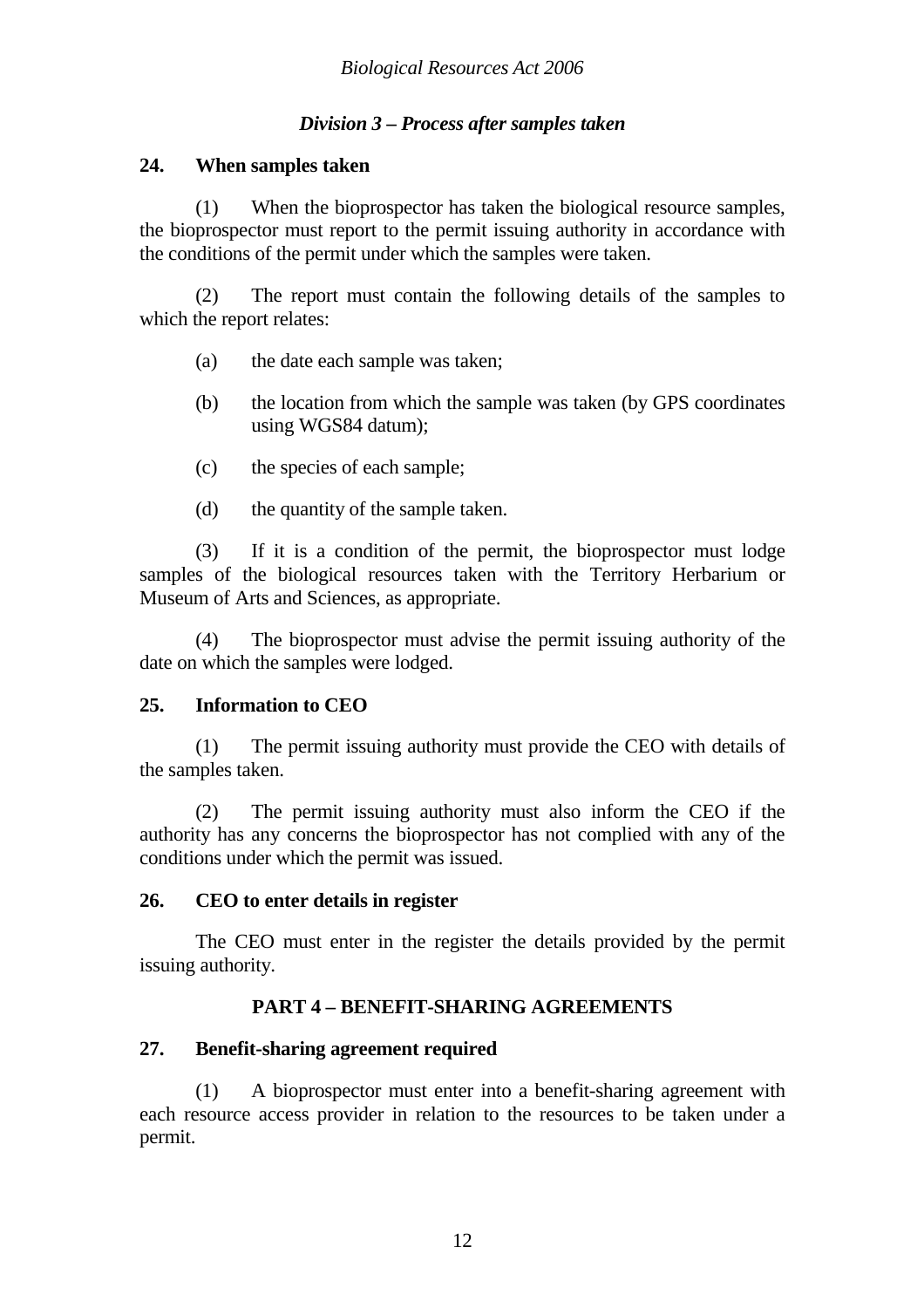(2) The Minister may publish in the *Gazette* a model benefit-sharing agreement as a guide.

 (3) A benefit-sharing agreement is not valid unless the resource access provider has given prior informed consent to the terms of the agreement.

# **28. Informed consent**

(1) If a resource access provider is not the Territory or a statutory corporation, the CEO must be satisfied the resource access provider has given prior informed consent to the terms of a benefit-sharing agreement.

(2) In considering whether a resource access provider has given informed consent, the CEO must consider the following matters:

- (a) whether the resource access provider had adequate knowledge of this Act and was able to engage in reasonable negotiations with the applicant for the permit about the benefit-sharing agreement;
- (b) whether the resource access provider was given adequate time:
	- (i) to consult with relevant people; and
	- (ii) if the biological resources are in an area that is Aboriginal land and a resource access provider for the resources is a Land Trust – for the responsible Land Council to consult with the traditional owners for the land; and
	- (iii) to negotiate the benefit-sharing agreement;
- (c) whether the resource access provider has received independent legal advice about the application and requirements of this Act.

# **29. Benefit-sharing agreements**

(1) A benefit-sharing agreement must provide for reasonable benefitsharing arrangements, including protection for, recognition of and valuing of any indigenous people's knowledge to be used, and must include the following:

- (a) full details of the parties to the agreement;
- (b) if the resource access provider is the person granting physical access to the area – details regarding the time and frequency of entry to the area that has been agreed to be granted;
- (c) the resources (including the name of the species, or lowest level of taxon, to which the resources belong, if known) to which access has been agreed to be granted;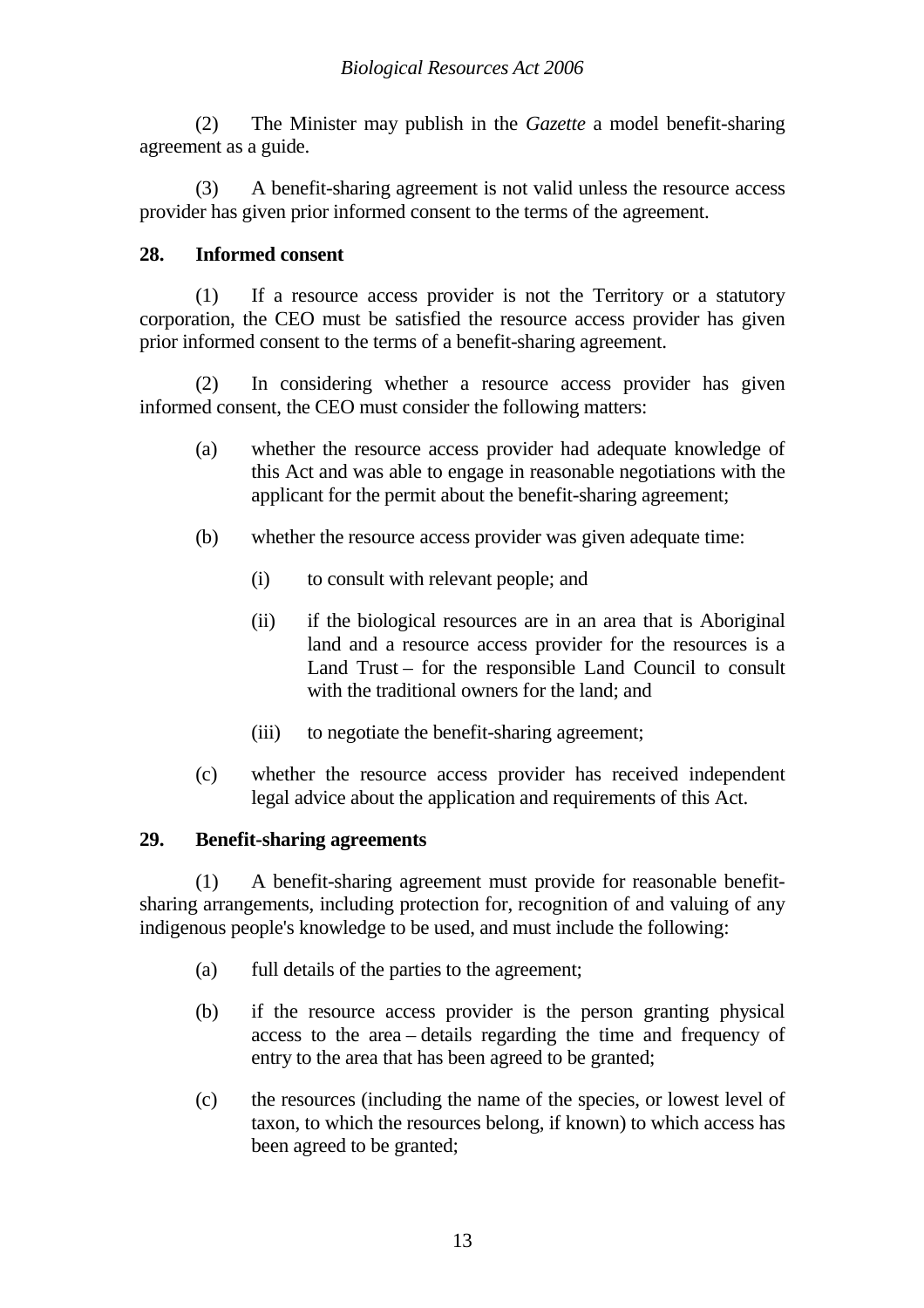- (d) the quantity of the resources that has been agreed can be removed from the area;
- (e) the purpose of the access, as disclosed to the resource access provider;
- (f) a statement setting out the proposed means of labelling samples;
- (g) the agreed disposition of ownership in the samples, including details of any proposed transmission of samples to third parties;
- (h) a statement regarding any use of indigenous people's knowledge, including details of the source of the knowledge, such as, for example, whether the knowledge was obtained from the resource access provider or from other indigenous persons;
- (i) a statement regarding benefits to be provided or any agreed commitments given in return for the use of the indigenous people's knowledge;
- (j) the details of any proposals of the applicant to benefit biodiversity conservation in the area if access is granted;
- (k) details of the benefits that the resource access provider will receive in return for the taking of the resources.
- (2) In subsection (1), knowledge:
- (a) is indigenous person's knowledge if it is obtained from an indigenous person or indigenous persons; and
- (b) is not indigenous person's knowledge if it was obtained from scientific or other public documents, or otherwise from the public domain.

# **30. Retrospectively entering into benefit-sharing agreement**

- (1) This section applies if:
- (a) a sample of biological resources has been taken, not in accordance with this Act; or
- (b) a sample of biological resources, initially taken for a purpose other than biodiscovery, is later used for biodiscovery.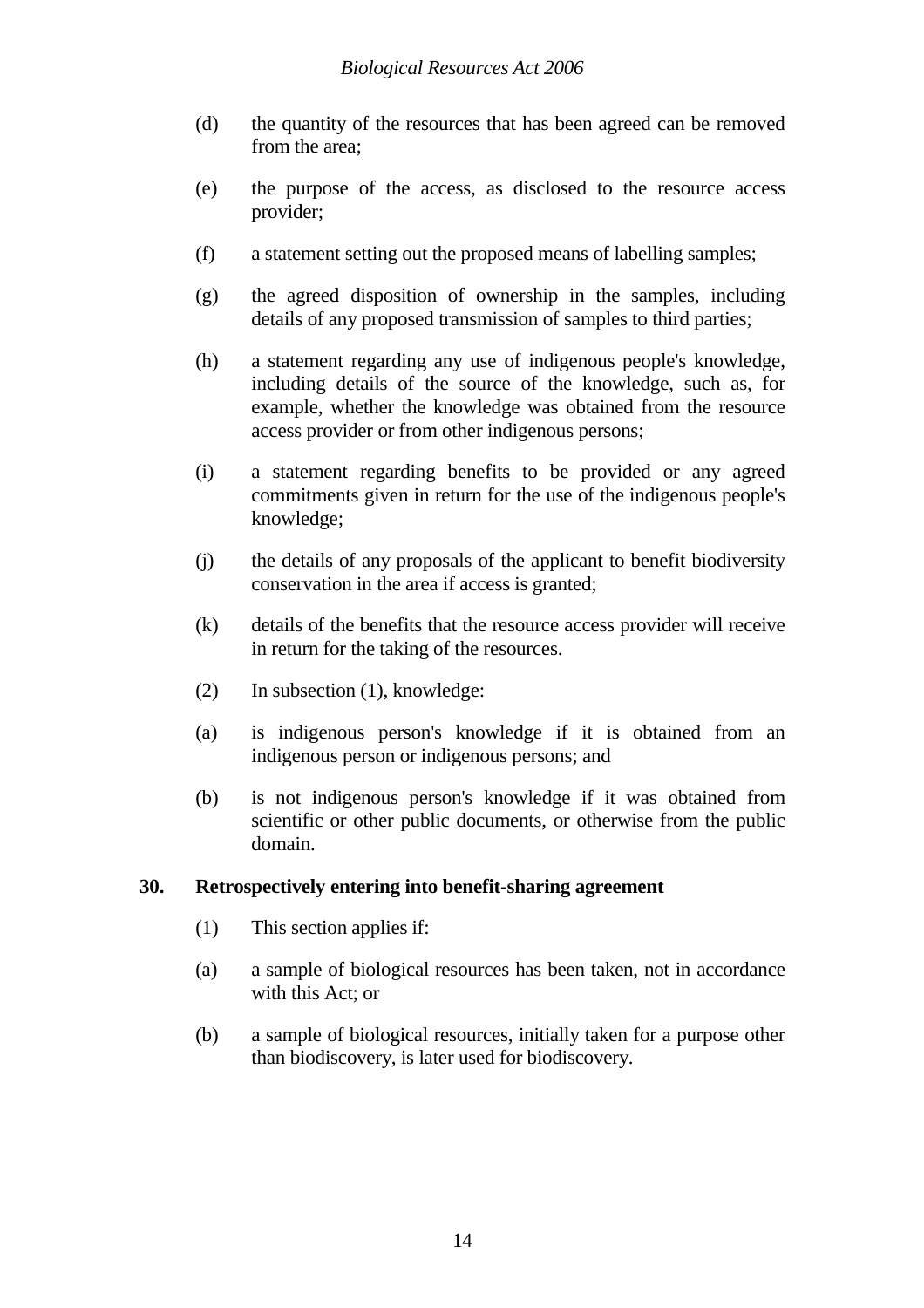(2) The person who holds the sample can legitimise the sample for this Act by:

- (a) advising the CEO of the approximate date on which, and location from where, and by whom, the sample was taken; and
- (b) providing the CEO with a unique identifier for the sample; and
- (c) advising the CEO of the nature and scientific details of the sample (if required, providing a portion of the sample for identification by the Territory Herbarium or Museum of Arts and Sciences); and
- (d) entering into a benefit-sharing agreement with the resource access provider and providing the CEO with the details required under section 29 (as appropriately modified) in relation to the benefitsharing agreement.

(3) The effect of legitimising a sample of biological resources for this Act is that the CEO, if satisfied it is appropriate, may issue a certificate of provenance in relation to the sample.

(4) The legitimising of a sample does not prevent a prosecution for a breach of the Act.

# **31. Details of benefit-sharing agreements in register**

(1) If an agreement is negotiated on behalf of the Territory, the CEO must keep a copy of the agreement in the register.

(2) If an agreement is negotiated with a resource access provider who is not the Territory, the CEO must keep the following information in the register:

- (a) full details of the parties to the agreement;
- (b) details of the time and frequency of entry to the area that has been agreed to be granted;
- (c) the resources (including the name of the species, or lowest level of taxon, to which the resources belong, if known) of which samples have been agreed may be taken;
- (d) the quantity of the resources that has been agreed can be removed from the area;
- (e) the purpose of the taking of the resources, as disclosed to the resource access provider;
- (g) the agreed disposition of ownership in the samples, including details of any proposed transmission of samples to third parties.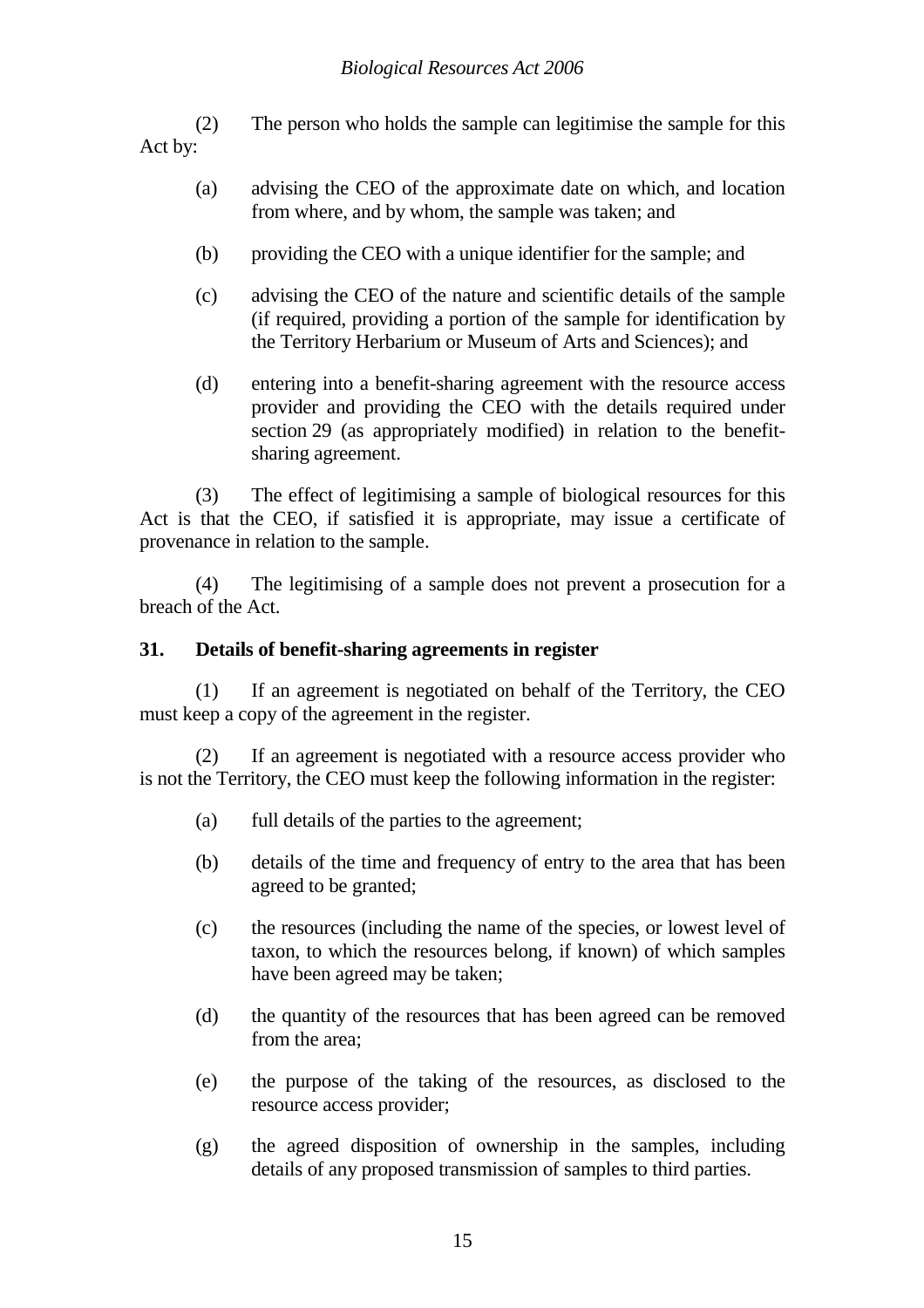# **32. When benefit-sharing agreement comes into effect**

(1) A benefit-sharing agreement has no effect unless a permit is issued in relation to the biological resources in relation to which the benefit-sharing agreement was entered into.

(2) A benefit-sharing agreement comes into effect when a permit is issued and samples are taken under the permit.

(3) If the resource access provider is not the Territory, the bioprospector must:

- (a) give the resource access provider a copy of the permit when issued; and
- (b) advise the resource access provider when samples have been taken under the permit.

# **PART 5 – REGISTER AND CERTIFICATES OF PROVENANCE**

# *Division 1 – Register*

## **33. CEO to maintain register**

The CEO must maintain a register of information about:

- (a) permits, relating to biodiscovery, issued (or declined to be issued) by permit issuing authorities; and
- (b) samples taken under those permits and details of samples being lodged under section 24 or transferred to other parties; and
- (c) benefit-sharing agreements; and
- (d) certificates of provenance.

#### **34. CEO to make some details from register available**

 (1) For reporting to the Legislative Assembly or for providing statistics in relation to biodiscovery in the Territory, the CEO may make available certain information from the register.

 (2) Confidential information must not be divulged under subsection (1).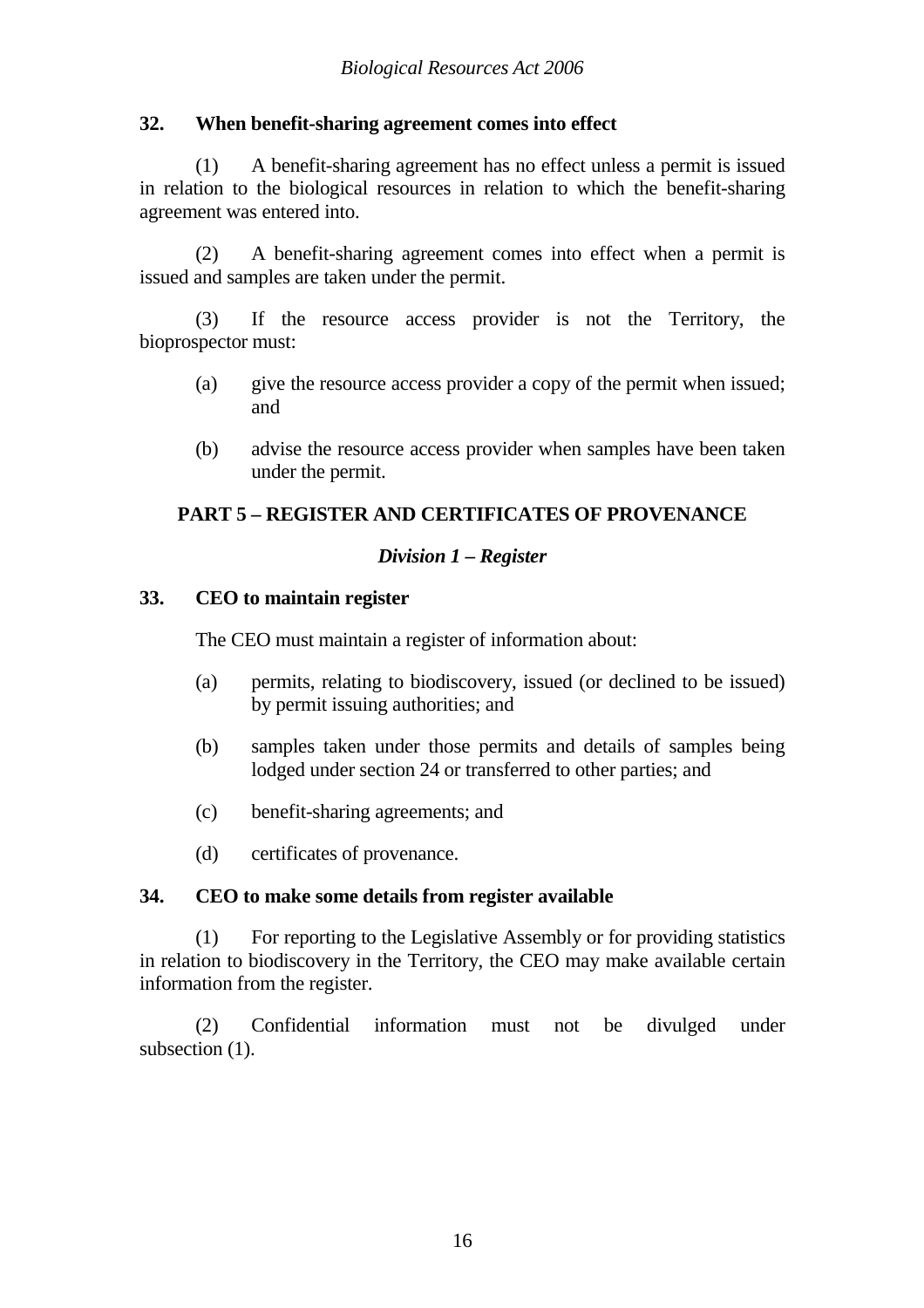# *Division 2 – Certificates of provenance*

## **35. Holder of rights to sample may request certificate**

(1) A person who takes a sample of biological resources in accordance with this Act, or a successor in title to such a sample or extract from the sample, may request from the CEO a certificate of provenance in relation to the sample.

(2) An application for a certificate must be in writing and include the following:

- (a) the unique identifier allocated to the sample;
- (b) proof the applicant has the right to title in relation to the sample or extract.

# **36. Certificate of provenance**

(1) On receiving an application under section 35, accompanied by the prescribed fee, the CEO may issue a certificate of provenance in relation to an identified sample of biological resources.

(2) A certificate of provenance is an original document issued by the Territory and stating that, consistent with Australia's international obligations at time the sample was taken:

- (a) the specified biological resources, or extracts from a named organism were taken:
	- (i) under a permit scheme intended to minimise negative impacts on biodiversity; and
	- (ii) with the informed consent of resource access providers; and
- (b) a benefit-sharing agreement had been negotiated and was in place.

(3) A certificate of provenance must, in addition to the statement mentioned in subsection (2), contain the following details:

- (a) a unique identifier of the certificate;
- (b) the date of issue of the certificate;
- (c) a description of the sample, and the unique identifier of the sample, to which the certificate relates;
- (d) the general geographic region from where the sample was taken, as advised by the bioprospector;
- (e) the date the sample was taken, as advised by the bioprospector;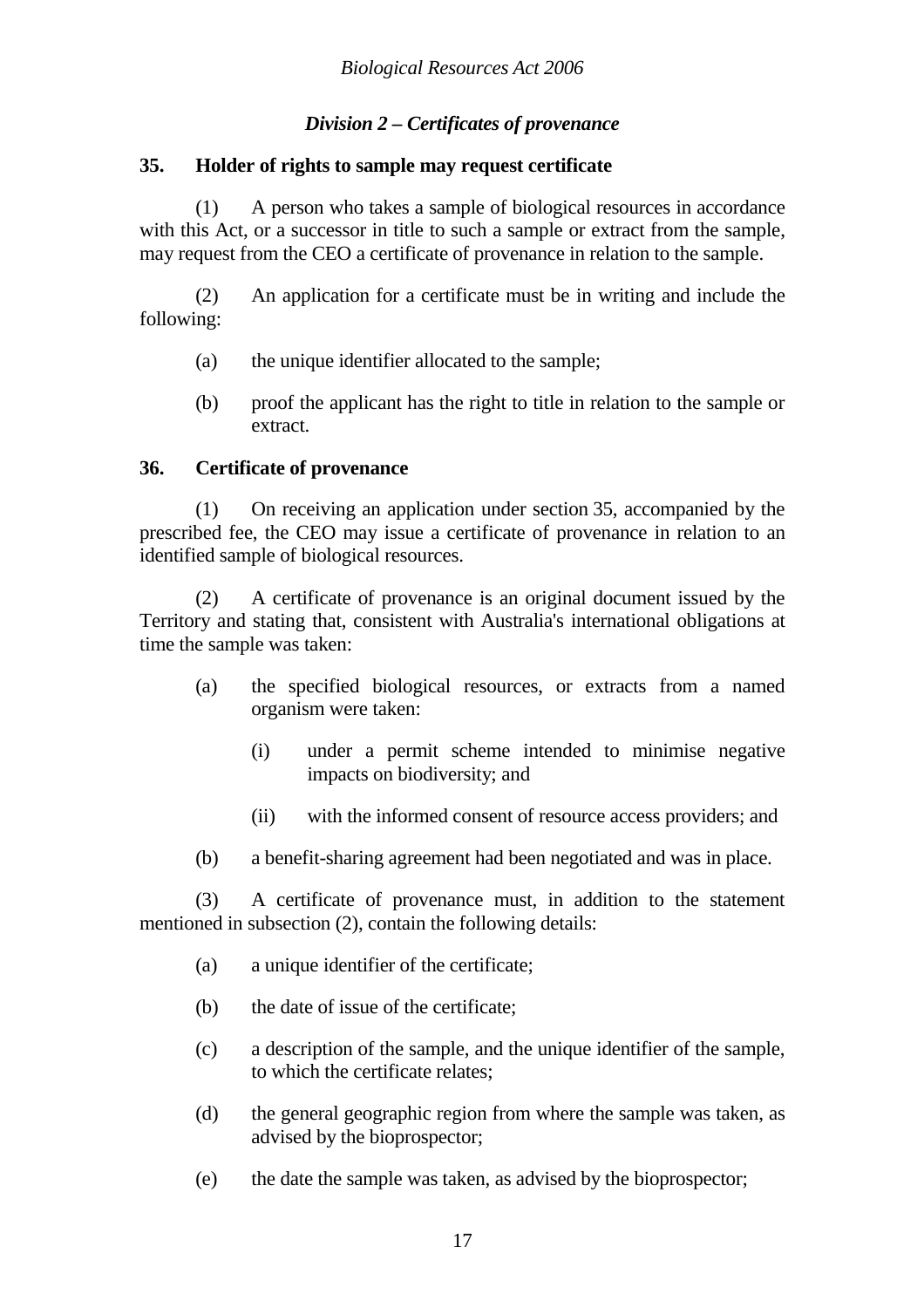- (f) the quantity of the sample taken, as advised by the bioprospector;
- (g) the identifying number of the permit under which the sample was taken and the following information about the permit:
	- (i) the period of validity of the permit;
	- (ii) the general geographic area for which the permit was granted;
	- (iii) the species in relation to which the permit was granted and the quantity that was authorised to be taken.

(4) The CEO must record the details of a certificate of provenance in the register.

# **37. Revocation of certificate of provenance**

(1) If a certificate of provenance is issued in relation to a sample of biological resources and it later appears that circumstances are such that, if known, the certificate would not have been issued, the CEO may revoke the certificate.

 (2) If a certificate is revoked, the CEO must publish a notice of the revocation in the *Gazette*, and may publish the notice in any other manner the CEO considers appropriate.

# **PART 6 – OFFENCES**

# **38. Bioprospecting without permit**

(1) A person must not engage in bioprospecting except in accordance with a permit registered with the CEO.

Maximum penalty: 500 penalty units.

 (2) A person is taken to engage in bioprospecting if there is a reasonable prospect that biological resources taken by the person will be subject to research and development on any genetic resources, or biochemical compounds, comprising or contained in the biological resources.

# **39. Giving false information**

A person, in making an application to a permit issuing authority, or in providing information to the CEO under section 15, must not knowingly give information that is false or misleading in a material particular.

Maximum penalty: 500 penalty units.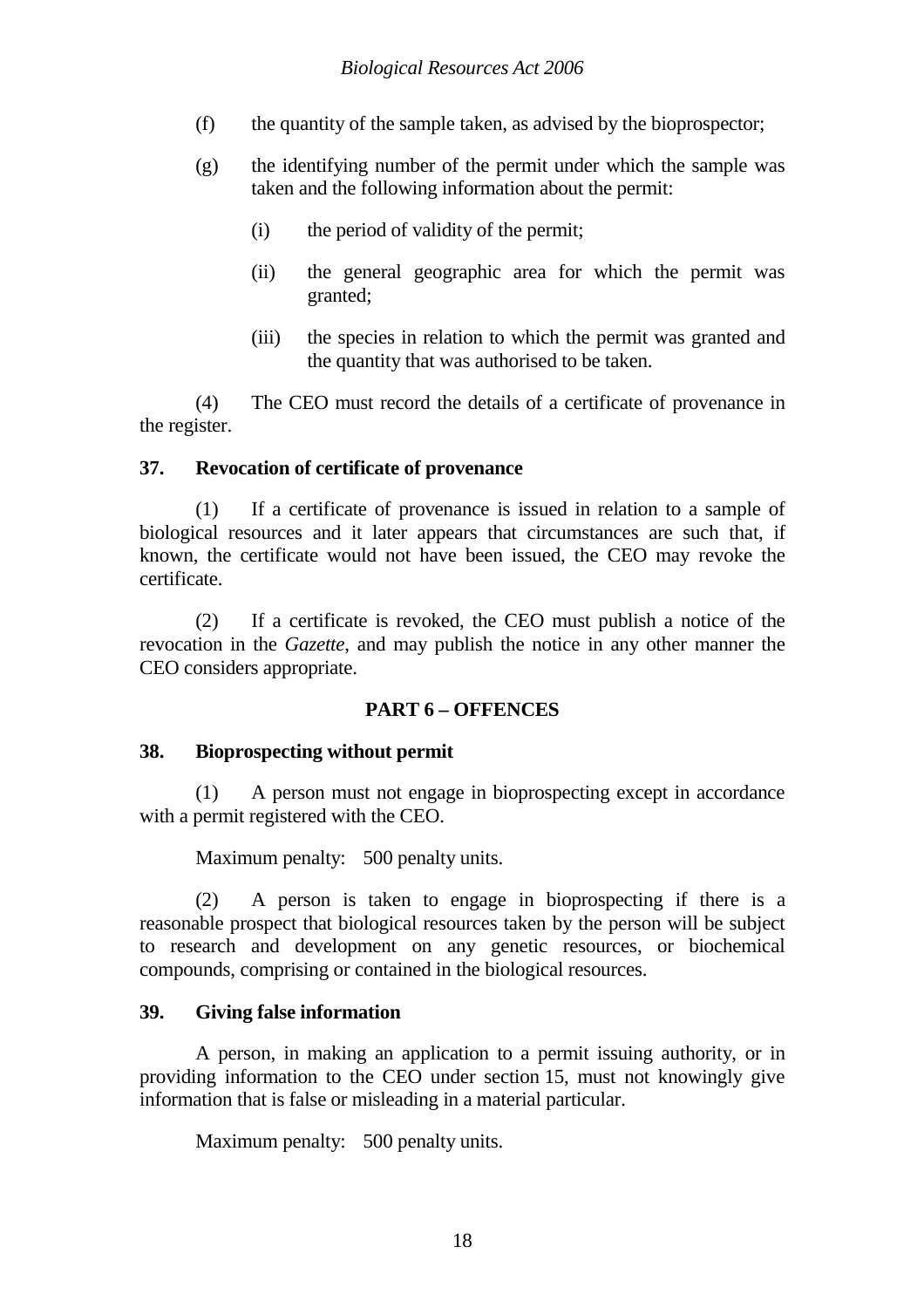# **40. Breach of permit conditions**

A bioprospector must not breach the conditions of a permit relating to bioprospecting and registered with the CEO.

Maximum penalty: 500 penalty units.

# **41. Breach of benefit-sharing agreement**

A person who is bound by the terms of a benefit-sharing agreement under this Act must not breach a condition of the agreement.

Maximum penalty: 500 penalty units.

# **PART 7 – MISCELLANEOUS MATTERS**

# **42. Bioprospector to keep records**

(1) A bioprospector issued a permit in relation to bioprospecting must keep the following records for each sample taken:

- (a) for each record about a sample  $-$  a unique identifier for the sample that is also on a label attached to the sample or its container;
- (b) the date the sample was taken;
- (c) the location from which the sample was taken;
- (d) an indication of the quantity or size of the sample (for example, approximate weight or physical dimensions of the sample);
- (e) the scientific name of, or given to, the sample;
- (f) the location of the sample when first entered in the record;
- (g) the details of any subsequent disposition of the sample, including the names and addresses of others having possession of the sample or a part of the sample.

Maximum penalty: 100 penalty units.

(2) A copy of the records must be sent to each relevant resource access provider, the permit issuing authority and the CEO within a reasonable time after the sample is taken.

Maximum penalty: 100 penalty units.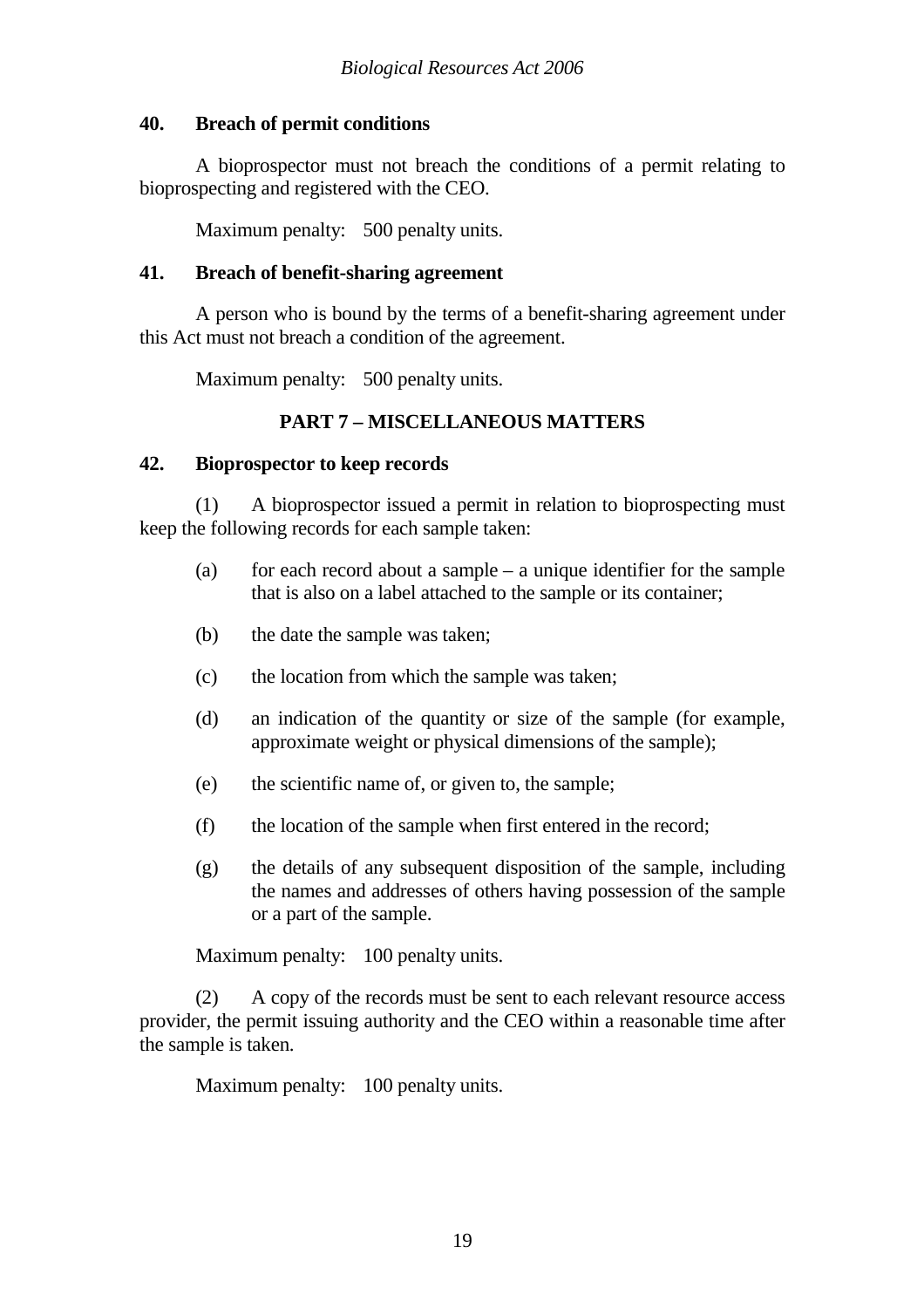# *Biological Resources Act 2006*

(3) A record mentioned in subsection (1) for a sample must be retained by the bioprospector while the sample is in the bioprospector's possession.

Maximum penalty: 100 penalty units.

# **43. Disposal of samples**

(1) If a bioprospector does not intend to keep a sample for which the bioprospector has a record of the type mentioned in section 42(1), the bioprospector must offer the sample and record to each resource access provider.

Maximum penalty: 100 penalty units.

(2) If no resource access provider agrees to take the sample and record, the bioprospector may dispose of the sample and, at that time, must send the record and details of the disposal of the sample to the CEO.

Maximum penalty: 100 penalty units.

## **44. No exclusive rights to biological resources**

(1) No exclusive rights, or access, to a biological resource arises merely from:

- (a) the issue of a permit by a permit issuing authority; or
- (b) the entering into a benefit-sharing agreement by a resource access provider.

(2) The CEO cannot purport to grant exclusive rights or access to biological resources in relation to which the Territory is the resource access provider.

(3) A term of a benefit-sharing agreement that purports to grant exclusive rights or access in contravention of subsection (2) is void.

#### **45. Pre-existing benefit-sharing agreements**

(1) This section applies to a benefit-sharing agreement entered into between the Territory and a bioprospector before the commencement of this Act under which:

- (a) the Territory gave the bioprospector the right to use, for biodiscovery, biological resources:
	- (i) taken from Territory land or waters; or
	- (ii) sourced from biological resources from Territory land or waters; and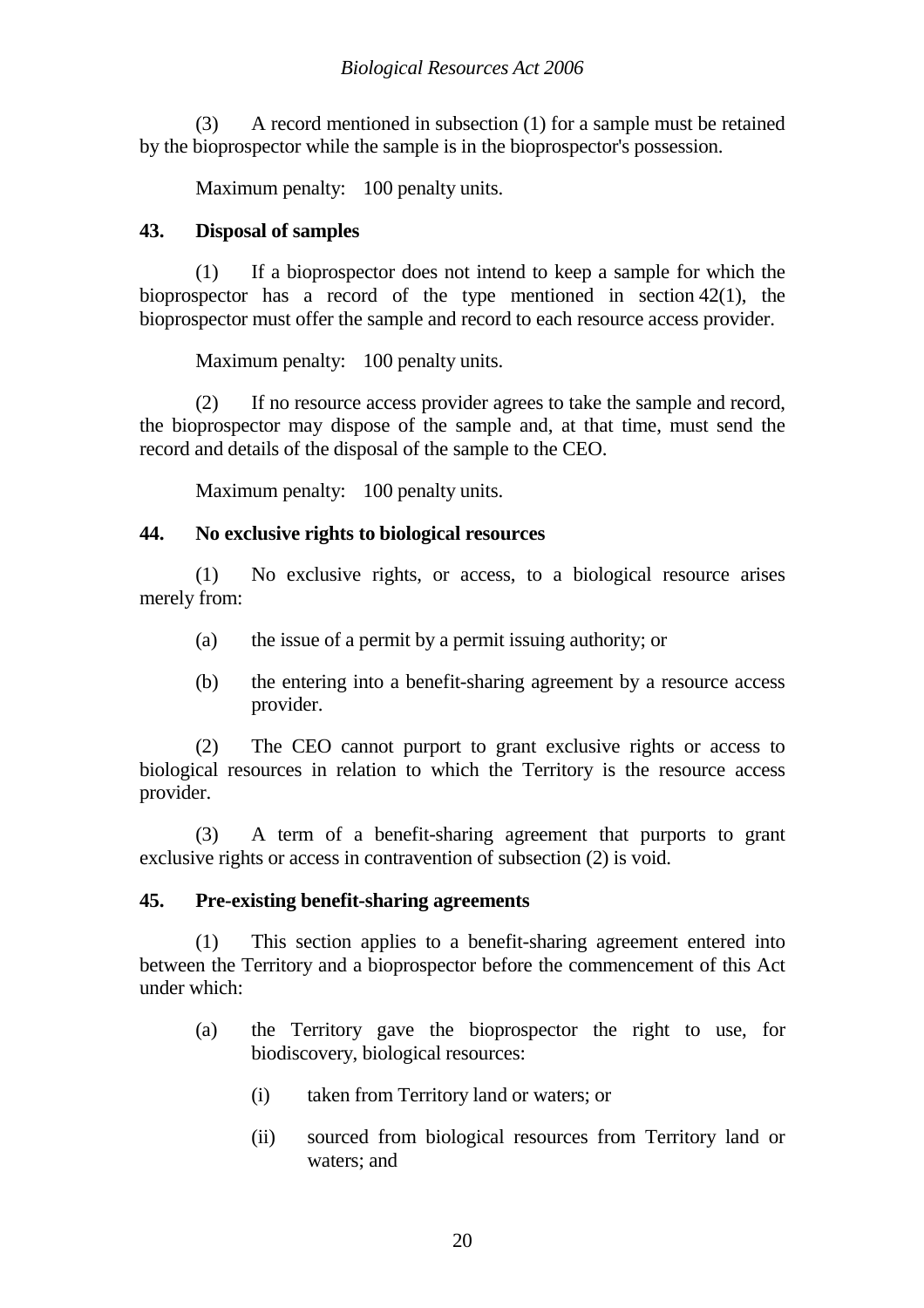(b) the bioprospector agreed to provide benefits to the Territory arising from biodiscovery.

(2) On and from the commencement, the agreement is taken to be a benefit-sharing agreement entered into under section 16(1) and the CEO must enter the agreement in the register.

# **46. Delegation**

The CEO may delegate in writing to an employee within the meaning of the *Public Sector Employment and Management Act* any of the CEO's powers and functions under this Act or the Regulations.

## **47. Regulations**

- (1) The Administrator may make regulations for this Act.
- (2) The regulations may:
- (a) deal with the disposition of ownership in samples of biological resources, including details of any proposed transmission of samples to third parties; and
- (b) prescribe fees payable under this Act; and
- (c) for an offence against the regulations, prescribe a fine not exceeding 200 penalty units; and
- (d) provide for an offence against the Regulations to be a regulatory offence; and
- (e) provide for the enforcement of a code of practice, including by providing that a contravention of the code is an offence against the regulations; and
- (f) provide for:
	- (i) the payment of a prescribed amount instead of a penalty that may otherwise be imposed for an offence against this Act; and
	- (ii) the service of a notice relating to payment of the amount on a person alleged to have committed the offence; and
	- (iii) the particulars to be included in the notice; and